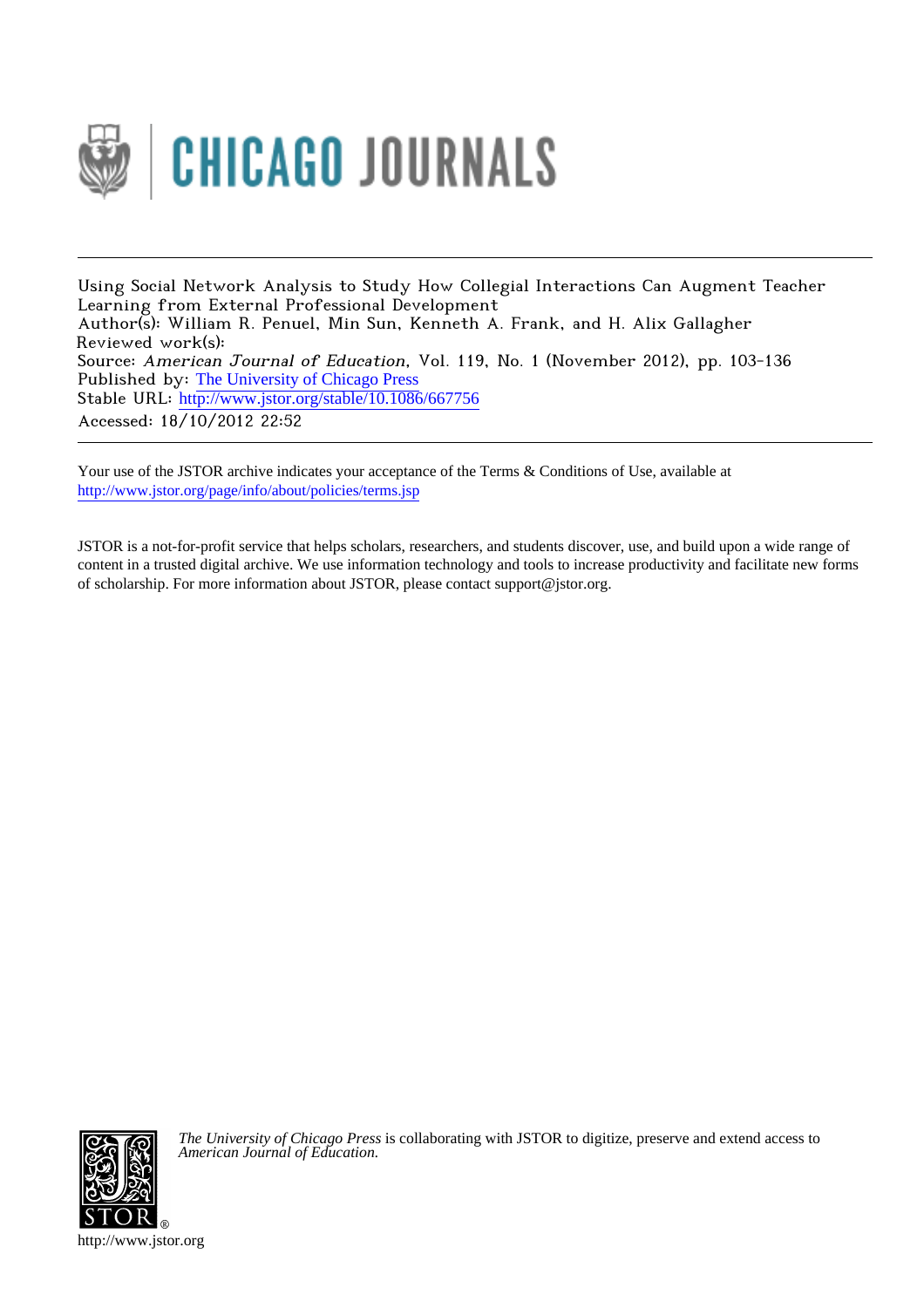Using Social Network Analysis to Study How Collegial Interactions Can Augment Teacher Learning from External Professional Development

WILLIAM R. PENUEL *University of Colorado*

MIN SUN *Virginia Tech*

KENNETH A. FRANK *Michigan State University*

H. ALIX GALLAGHER *SRI International*

> This article presents an analysis showing how collegial interactions can augment the mechanism of teachers' learning from professional development. The analysis relies on social network data and self-reports of writing instructional practices from teachers in 20 different schools that were part of a longitudinal study of the National Writing Project's partnership activities. The results indicate that both organized professional development and interactions with colleagues who gained instructional expertise from participating in prior professional development were associated with the extent to which teachers changed their writing processes instruction. Furthermore, the effects of professional development varied by teachers' baseline practices. The study illustrates the potential for using data on teachers' social networks to investigate indirect effects of professional development and the variation in professional development effects associated with different initial levels of expertise.

A consensus—backed by a growing body of evidence from well-designed studies—has emerged about features of professional development that can change teacher knowledge and practice. Specifically, research has found that professional development can enhance teacher knowledge and improve instructional

Electronically published September 18, 2012

*American Journal of Education* 119 (November 2012) - 2012 by The University of Chicago. All rights reserved. 0195-6744/2012/11901-0005\$10.00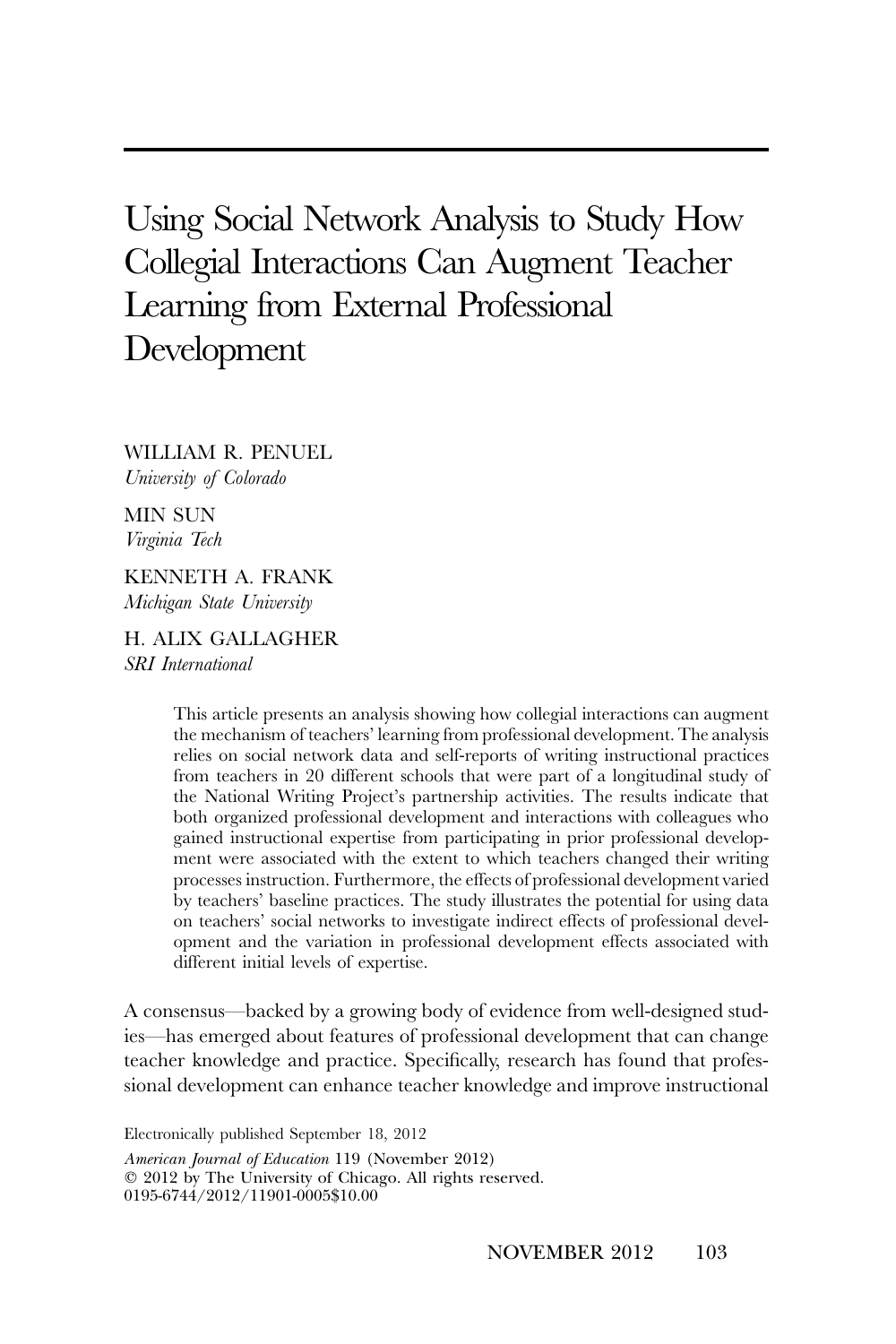practice when it is sustained over time, focuses on enhancing the knowledge and skill needed to teach in specific content areas, employs active learning strategies in which teachers practice new pedagogical skills and receive feedback from others, and creates opportunities for collaborative learning from peers (Desimone et al. 2002). Professional development with these characteristics can also support better curriculum implementation (Penuel et al. 2007) and enhanced student learning (Penuel et al. 2011; Saxe et al. 2001).

A separate body of research has focused on teacher learning from collegial interactions. This research has explored the conditions under which teachers within schools form professional learning communities that enable teachers to reflect on and improve their practice (McLaughlin and Talbert 2006; Woolworth et al. 2001). Case analyses have illuminated the critical conditions for forming such communities, including a shared goal for improvement (Scribner et al. 2007), a commitment to opening up one's practice to others (Little 2002), and a strong alignment between the formal or designed social organization of schools and the actual pattern of collegial ties (Bidwell and Yasumoto 1997). These conditions, in turn, enable teachers to reconstruct their practice through repeated interactions around artifacts and representations of teaching practice and student thinking (Kazemi and Franke 2004; Little 2003), opportunities to observe one another engaged in the act of teaching (Lewis et al. 2006), and routines for scaffolding interactions about teaching (Horn and Little 2010).

In recent years, researchers have used quantitative techniques to analyze the effects of professional development and collegial interactions on teacher practice as indicators of what teachers can learn from professional development. Quantitative studies of professional development have yielded useful insights into a number of correlates of effective professional development. One such correlate

WILLIAM R. PENUEL is professor of educational psychology and learning sciences at the University of Colorado Boulder. His research focuses on the implementation of curricular and instructional reforms. MIN SUN is an assistant professor in educational policy studies at Virginia Tech. Her research focuses on policy issues relevant to develop, assess, and retain effective teachers and principals, school and district supports for instruction and learning, and quantitative methods. KENNETH A. FRANK is professor in measurement and quantitative methods in the Department of Counseling, Educational Psychology, and Special Education within the College of Education and also in fisheries and wildlife within the College of Agriculture and Natural Resources at Michigan State University. His research focuses on the study of schools as social organizations and the social embeddedness of natural resource use. H. ALIX GALLAGHER is a senior researcher in the Center for Education Policy at SRI International. Her research interests are teacher quality and applying rigorous methodologies to policy and program evaluation.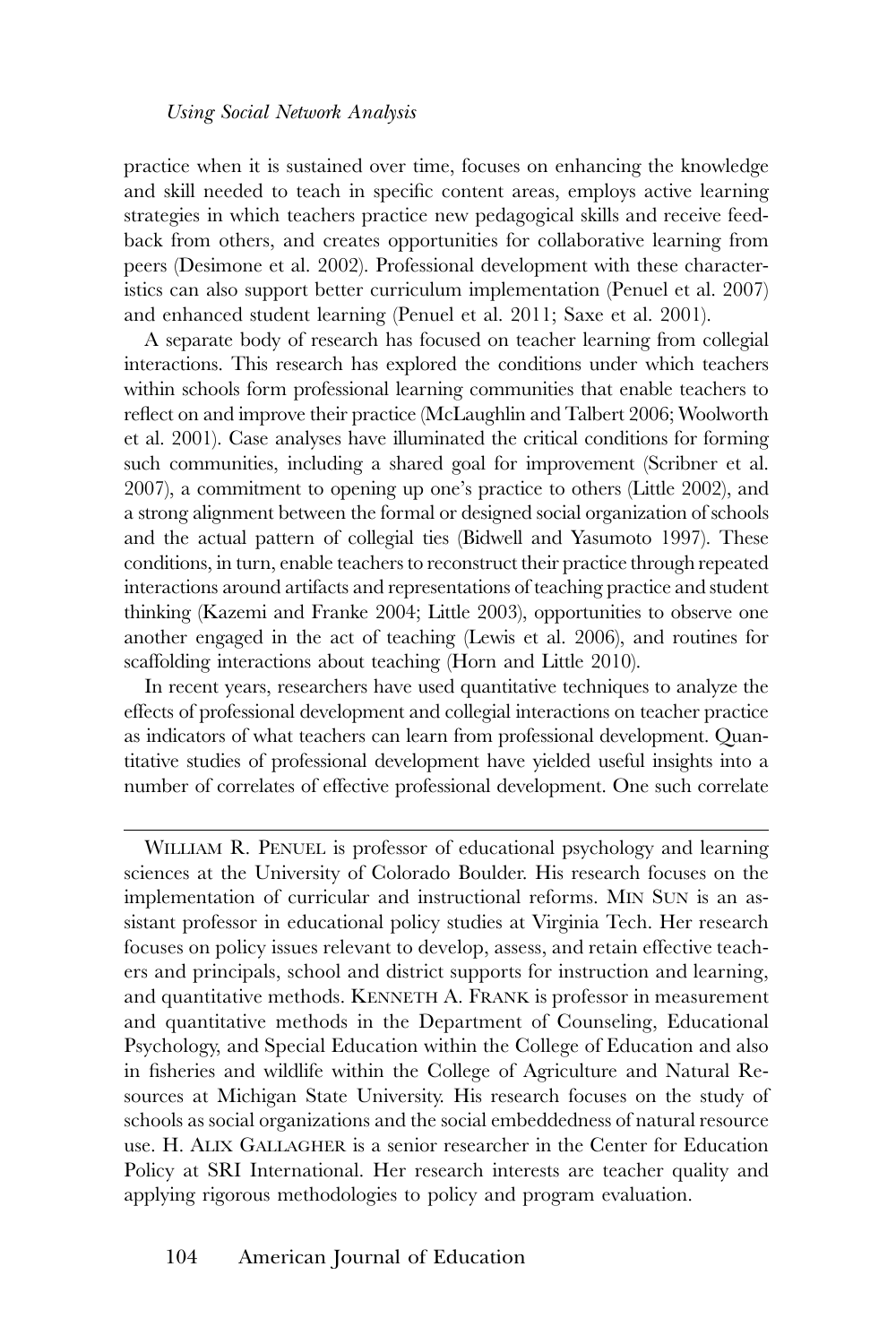is coparticipation in professional development with colleagues, as reported by teachers (e.g., Garet et al. 2001). Although this approach has shown that participating with peers is a correlate of effective professional development, it offers little insight into how collegial interactions might matter for teacher learning. Social network analysis offers one approach to studying such processes, and a number of researchers have begun to use social network data to model the conditions under which collegial interactions can influence teachers' instructional practices (e.g., Penuel et al. 2011). In particular, models fit to social network data can estimate the social influence of particular colleagues on one another's practice; when coupled with data on these colleagues' expertise, researchers can gain insight into the effects of particular interactions on practice.

In this study, we use some techniques of social network analysis to model how teachers' informal collegial interactions can augment the effects of organized professional development activities. The context for the study is a national evaluation of partnership activities within the National Writing Project (NWP), an infrastructure for instructional improvement focused on writing instruction. In the partnerships studied, leaders in Local Writing Project (LWP) sites and schools codesigned and led professional development that had a common content focus (writing), but they employed a wide range of strategies for reaching and supporting teachers that varied in their duration. We used this variation in exposure to professional development within schools to study how professional development could be augmented by collegial interactions, as well as how this mechanism worked differently for different groups of teachers, by drawing upon social network data and self-report data on instructional practice collected from annual surveys over the course of the first 3 years of the study.

# Theoretical Background

### *Teacher Learning in Organized Professional Development*

There is a growing body of evidence to support what Ball and Cohen (1999) call a "practice-focused" theory of teacher learning and development. This theory situates the learning needs of teachers within the kinds of teaching practices that policy makers seek to promote. It posits strategies for making practice the focus of organized professional development activities and the object of ongoing investigations, so that learning becomes fully embedded within teachers' everyday work. In short, it seeks to maximize teachers' learning about, in, and through reflection on practice.

One practice-focused strategy of organized professional development for which there is strong evidence is to provide teachers with a sustained focus on a particular content area. In their study of mathematics reform in California in the late 1990s,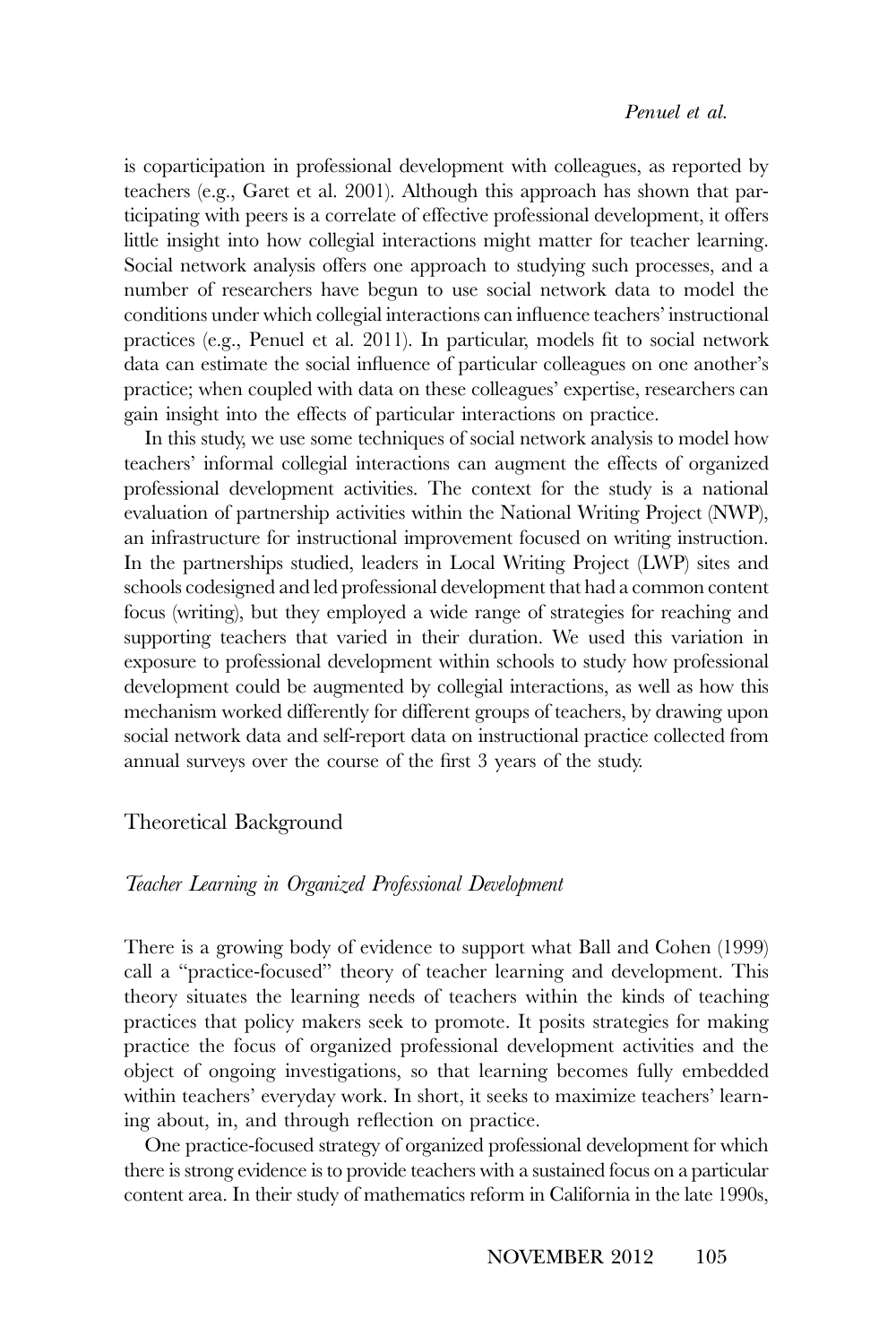Cohen and Hill (2001) found that teachers who were able to reconstruct their practice to align with the principles of new professional standards for mathematics teaching were those teachers who had participated in content-focused professional development on how to implement so-called replacement units that reflected the standards. By contrast, teachers who participated in professional development focused on instructional strategies not linked to specific content or who had limited exposure to professional development changed their practice very little. A number of subsequent studies, including nationally representative surveys of teachers and experimental evaluations of professional development, have found evidence of a link between content-focused professional development of an extended duration and changes to teachers' practice (e.g., Desimone et al. 2002; Penuel and Gallagher 2009).

A sustained focus on the content of target practices is critical because teachers interpret new reforms through both their initial teacher preparation and prior waves of reform to which they have been exposed (Coburn 2004; Spillane and Zeuli 1999). Often there are gaps between teachers' current practices and target practices of reforms (Blumenfeld et al. 2000; Cohen and Hill 2001). If that gap is too large, teachers are likely to fall back on older practices or assimilate new frameworks into how they talk about teaching without making significant changes to what they do in the classroom (Spillane and Zeuli 1999). A sustained focus on target practices in a content area that draws attention to differences and similarities between current and target practices may help to increase the chance that teachers will make changes to practices rather than assimilate frameworks into existing practices (Coburn 2004).

Beyond focusing on teacher practices, professional development that employs "active learning" strategies can support teachers in making changes to their practice. Like other learners, teachers learn best when they have the opportunity to construct knowledge using new tools for thinking and to reflect on and revise their ideas (Darling-Hammond et al. 2005). Strategies that have proven successful in providing such opportunities include giving teachers a chance to try out new practices outside the crucible of the classroom, such as in extended workshops and retreats (Lieberman and Wood 2001, 2003), to experiment with new approaches to teaching familiar content and receive task-focused feedback from peers and coaches (Coe 1998; Vaughn and Coleman 2004), and to develop an understanding of students' problematic ideas with respect to specific subject matter by looking at artifacts of student thinking (Carpenter et al. 1989; Cohen and Hill 2001). Research provides evidence that the more of these strategies that professional development activities employ, the greater the observed change to teachers' practice (Garet et al. 2001; Penuel et al. 2007).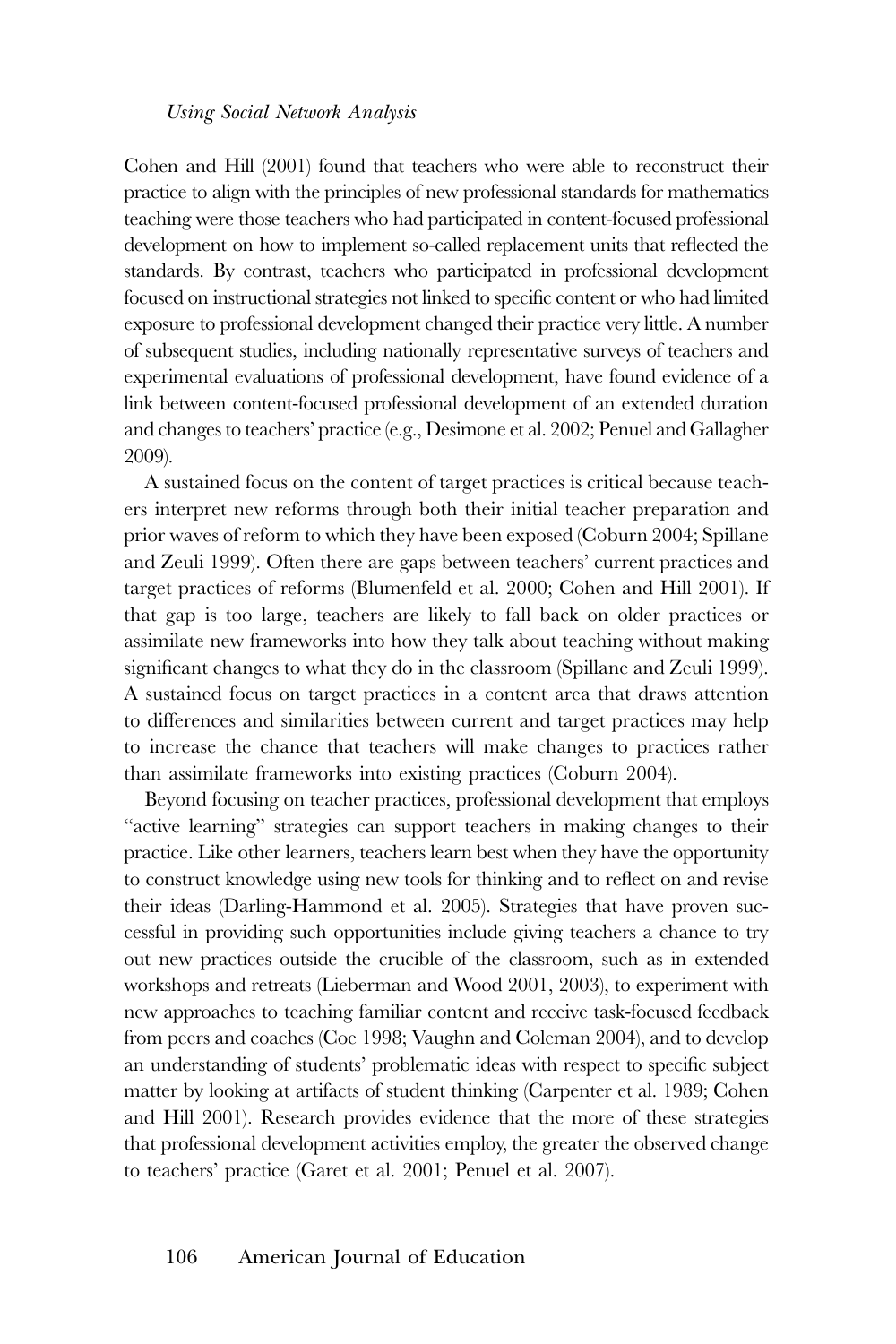# *Teacher Learning in School-Based Professional Learning Communities*

Some organizational conditions in schools promote teacher learning in ways that are distinct from externally delivered professional development activities. For example, many schools seek to cultivate school-based professional learning communities (McLaughlin and Talbert 2006; Woolworth et al. 2001). Leaders and faculty members in such schools seek to establish norms that break down the historical isolation of teachers from one another and of individualism and privacy that are well documented in the sociology of teaching literature (Hargreaves 1993; Ingersoll 2003; Lortie 1975). These school faculties seek to instantiate Ball and Cohen's (1999) theory of "practice-focused" professional education within workplace practices so as to enable teachers—through their collegial interactions about instruction with others—to reconstruct their practices to align with goals for school-wide reform.

Under certain conditions, a number of these efforts can be successful, as case study researchers have documented. One such condition is that leaders set a clear and focused purpose for teachers with respect to instructional improvements. When particular teams of teachers receive or co-construct a charter for their work with leaders, their work together to improve practice produces a common sense of purpose to use as a benchmark for progress (Kaufman and Stein 2010; Scribner et al. 2007). Another condition is that teachers must be willing to open their practice to scrutiny by colleagues (Little 2002). This involves representing their practice to others, so that the ordinarily "small horizon" of practice in view of colleagues becomes bigger and thus open to personal and collective reflection and critique (Little 2003). It also involves a willingness to take an inquiry stance toward one's own teaching and to engage productively but critically with difference and conflict among faculty members with respect to views about teaching (Achinstein 2002; Cochran-Smith and Lytle 1999; Woolworth et al. 2001). A third important organizational condition for professional community is cohesion among faculty. Interactions among cohesive faculty, in which there is a high level of relational trust and where there are strong, positive collegial ties that link teachers across the school can communicate the knowledge and norms necessary to support teachers to change practices (Bryk and Schneider 2002; Penuel et al. 2009).

These organizational conditions both enable and are cultivated through particular social practices that support teacher learning in their schools (Bryk et al. 2010). Of central importance are routines and protocols that scaffold deep conversations among teachers about their practices (Horn and Little 2010; Kazemi and Franke 2004; Little 2003). First, protocols for looking at student work together or examining practice can provide a safe context for opening up and representing one's practice to others and thus facilitate teachers' willingness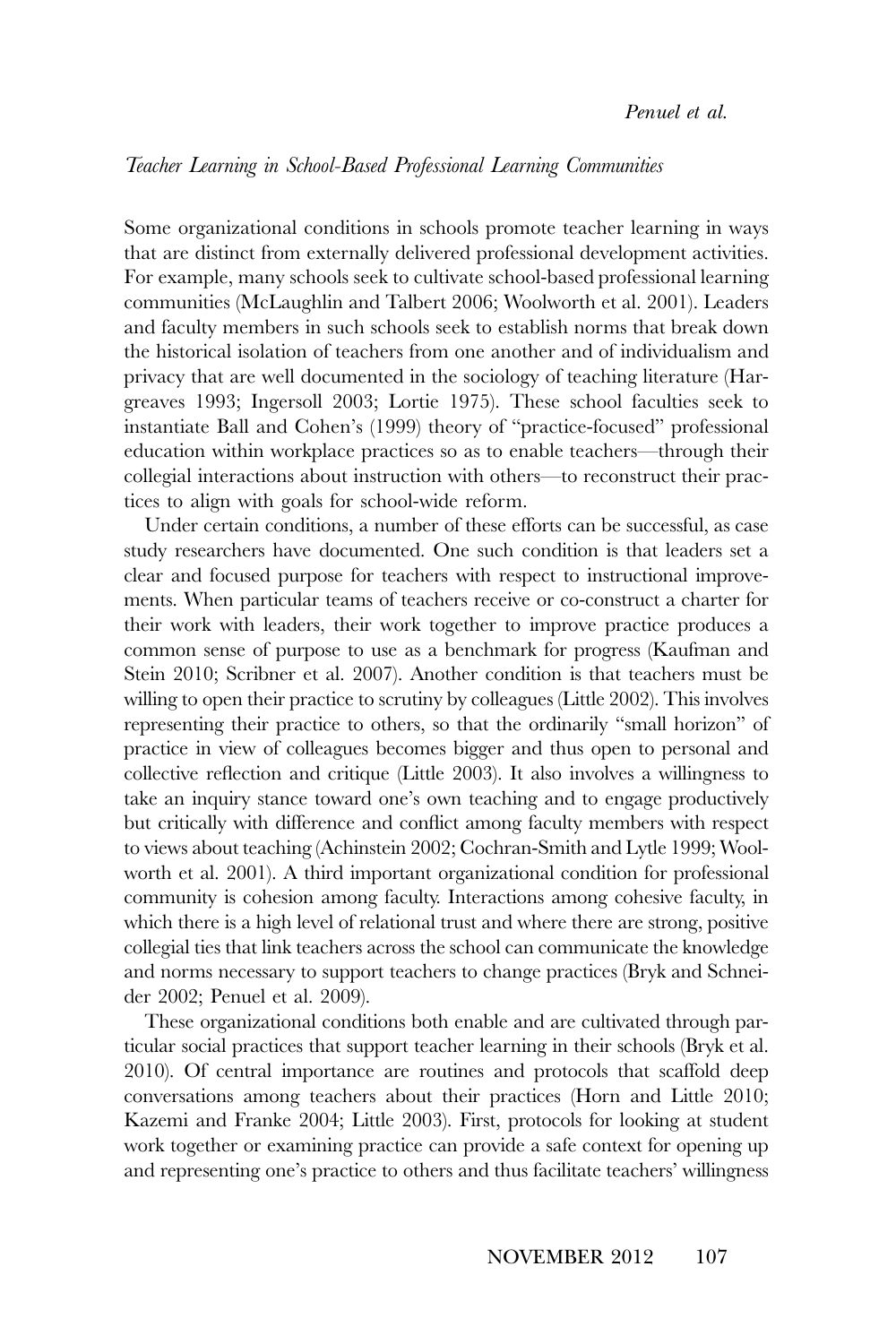to experiment with new practices (Curry et al. 2003; Little and Curry 2008). Second, the analysis of common artifacts, anchored to lessons or samples of student work, can also help teachers come to appreciate multiple approaches to teaching content and the plausibility of drawing different inferences about what students know and can do (Ryken 2009). Conversations anchored in practice can help teachers problematize their own practice and appreciate the need for reexamining their own knowledge and the frames of reference they bring to teaching (Herbel-Eisenman and Phillips 2008; Smylie 1996).

# Using Social Network Analysis to Model Teacher Learning from Professional Development and Collegial Interaction

Few researchers have sought to develop theoretical accounts of or test models that focus on how teacher learning from organized professional development and collegial interaction relate to one another. Addressing this gap is important, because both forms of teacher learning have limitations. In practice, external professional development rarely proves sufficient for making significant changes to individual teachers' practice or to the culture of teaching in schools (Fullan 2007; Garet et al. 2011). One reason is that teachers have limited access to high-quality professional development (Darling-Hammond et al. 2009). The costs of sustained, content-focused professional development are high, and continuous changes to teachers' assignments can render content-focused professional development received as part of a previous assignment relatively useless for teachers in their new assignment (Shear and Penuel 2010). Furthermore, even when teachers do have access to high-quality professional development, organizational conditions in schools and districts can limit teachers' opportunities to experiment with new practices in their classrooms or engage in deep conversations with colleagues about problems they face in implementing new practices (Bryk et al. 2010; Coburn and Russell 2008; Gallucci 2008; Stein and Coburn 2008).

Some research suggests that interactions among colleagues can sustain the effects of professional development, either when they come to their intended conclusion or because funding or new policies limit teachers' access to activities. For example, a follow-up study of the successful Cognitively Guided Instruction professional program for elementary mathematics teachers found that in schools where teachers continued to talk together about student thinking in mathematics, as part of teacher teams in their schools, they were able to sustain improvements to their practices (Franke et al. 2001). In a different context, in which policy shifts reduced the availability of professional development available to teachers, some schools were able to sustain ongoing teacher learning opportunities when there were high numbers of content-focused teachers in a school and when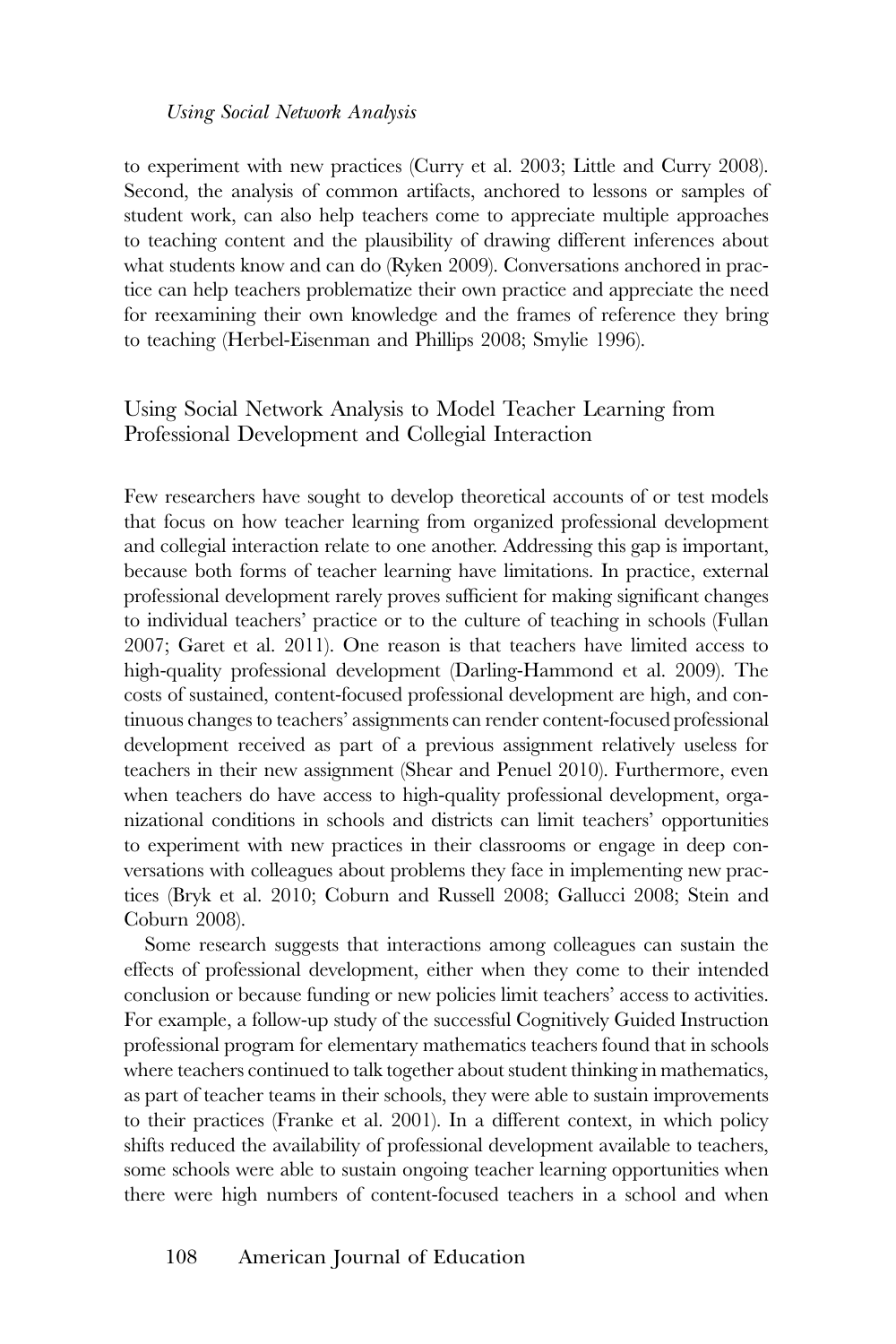teachers share a common vision for instructional practice (Kaufman and Stein 2010). These studies, however, did not examine how professional learning communities might shape the effects of ongoing formal professional development.

Our own conjecture, derived in part from our own past research, is that frequent collegial interactions focused on instructional matters related to the content of professional development can augment the effects of that professional development. In contrast to past studies that have focused either on formal professional development or learning in teacher professional communities, the studies from which we derive this conjecture combine data on teachers' social networks with data on their exposure to professional development. We then model changes to teachers' instructional practices as a function of teachers' exposure to colleagues' expertise through social interaction and their participation in professional development.

The type of social network model we fit to our data is particularly well suited for our purposes. Social influence models analyze the attributes of people as a function of relations in a social network (Frank 1998; Friedkin and Johnsen 1990; Marsden and Friedkin 1994). Such models presume that the attributes measured at the end of a particular time period (outputs) are a function of individual and group characteristics at the beginning of that period (inputs) plus the social interactions that happen in between (Friedkin and Johnsen 1990). Social influence operates through many different kinds of mechanisms, but one of the most important ones, and the one that is the focus of our study, is information seeking (Anderson 1971; Burt 1992; Granovetter 1973). People can exert social influence over others when they have information or expertise that another person seeks; the exchange of this information often results in the seeker aligning his or her attitudes with the provider of help or acquiring knowledge that allows the seeker to do something the provider can already do but that the seeker needs to learn (Brown and Duguid 1991; Tyre and von Hippel 1997).

An example of a social influence model in education is presented in Frank and colleagues' (2004) analysis of the diffusion of technology use in six schools. In that analysis, researchers modeled technology integration as a function of teachers' access to expertise through collegial interaction and social pressure. The researchers' models considered both the capability of collegial providers of help regarding integration (as indicated by the number of people who nominated them as helpful) and their expertise (as indicated by self-reports of technology integration in their helpers' classrooms).

Social influence models provide insights that are distinct from other kinds of quantitative analyses of the context of teaching and from qualitative studies of collegial interactions and their effects on teacher learning. Many quantitative studies of the context of teaching focus on survey scales that ask teachers to report on the school as a whole (e.g., Lee and Smith 1996). Such approaches do not consider the ways that such perceptions might be a function of social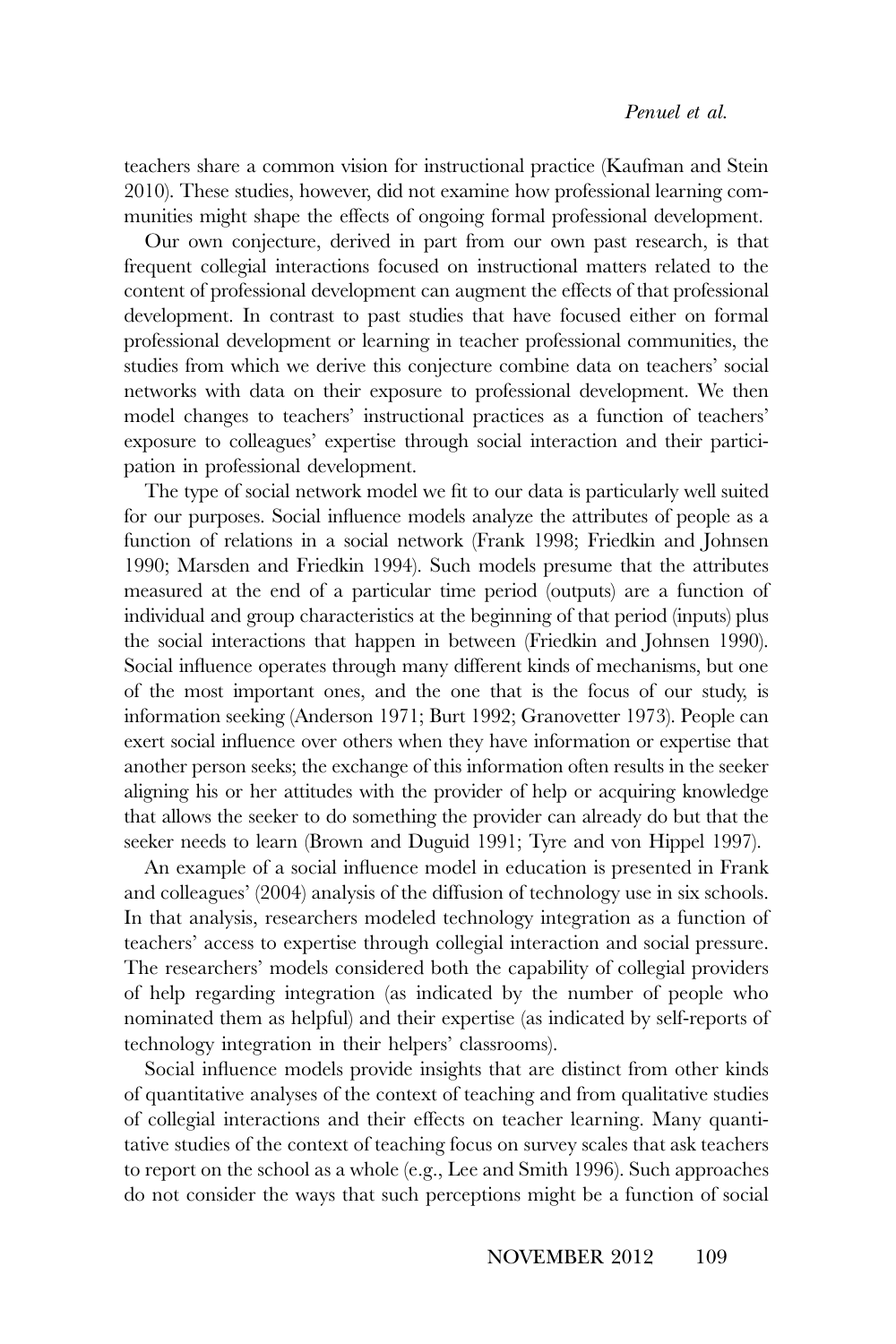selection, social influence, or both; furthermore, they provide little insight into the social structure of interactions through which social influence operates (Maroulis and Gomez 2008). Qualitative studies often provide rich detail on social interactions and can trace well the conditions under which such interactions produce significant changes to teachers' practices in and related to the classroom (Horn 2010). At the same time, such studies necessarily focus on subgroups or teams of teachers, because data collection requires that intensive effort be focused on a few participants. Collecting and analyzing social network data sacrifices the depth of such analysis for an increase in breadth and comprehensiveness: models fit to the data enable researchers to draw inferences about how the social structure and composition of school communities as a whole influence teachers' attitudes and instructional practices.

It is a relatively recent development within studies of teacher networks to consider simultaneously the effects of formal professional development and collegial interactions. Frank et al. (2011) drew from survey data of a representative sample of teachers in a single state and focused on their integration of computer technology into classroom instruction. The survey included questions about teachers' exposure to professional development, their collegial interactions, and instructional practices. The researchers found that for teachers with limited prior use of technology, formal professional development was the most effective strategy for developing that practice, but for those with the most prior exposure, collegial interaction was most effective.

Though cross-sectional in design, the findings from the Frank and colleagues (2011) study suggest the plausibility of a developmental theory of the relation of formal professional development to collegial interaction. We propose that when teachers have limited experience in implementing a target practice whether it be reform mathematics, inquiry teaching in science, technology integration, or (as in the case of the current study) a process approach to writing instruction—organized professional development will be critical for their learning. They need sustained professional development to change their practice, because the gap between current and target practices is so great; without the intensity of messages related to the content of professional development, teachers are likely to assimilate new ideas into their existing frameworks for teaching rather than change them. At the same time, for teachers who may already be expert in a target practice, collegial interaction may benefit them especially, because it helps them integrate and contextualize the abstract knowledge of teaching gained outside the organizational context of their school. These teachers' needs differ from other teachers' needs in that their primary learning goals are to develop more nuanced, differentiated approaches to teaching that are facilitated by interacting with colleagues about their practices.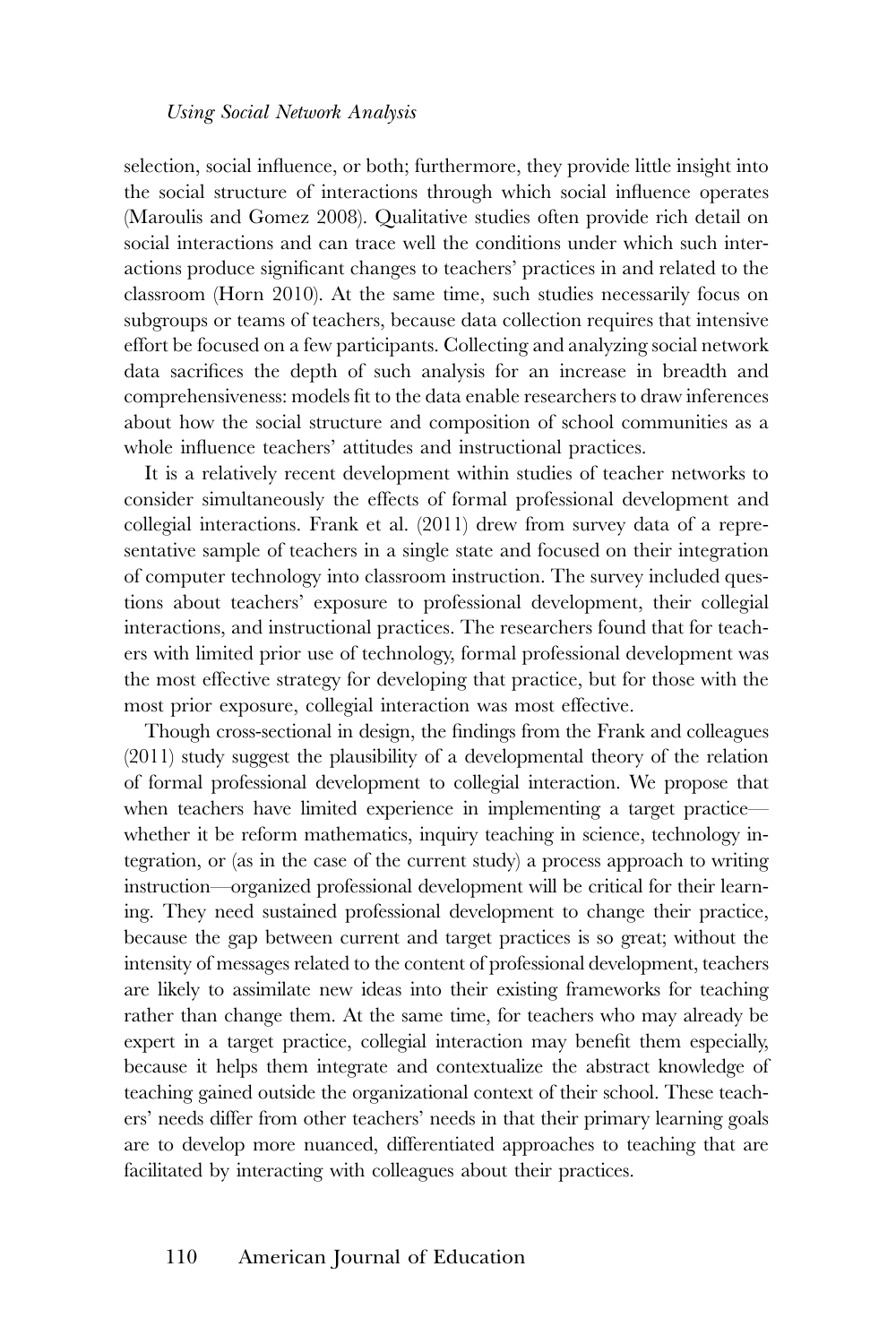## The Current Study

The National Writing Project has provided for more than 35 years an infrastructure for instructional improvement focused on writing instruction, organized as a network of 200 Local Writing Project sites that are housed in universities. LWP sites offer invitational professional development institutes and opportunities for follow-up focused on teacher leadership development, lead programs for young writers, and a range of in-service programs for teachers, schools, and school districts, including codesigned professional development partnerships with schools. LWP sites have substantial discretion in how they and their partner schools plan partnership professional development as well as in the content, format, and duration of the professional development they provide; however, all NWP professional development uses teacher collaboration as a central mechanism through which teachers can continually improve their practice.

The current study described the extent of changes in teachers' instructional practices in a sample of partnership schools. It then examined the relationship between NWP professional development and changes in instructional practices to see if these relationship were augmented by collegial interactions around writing instruction in partnership schools. We asked the following questions:

- 1. Is participation in sustained, content-focused professional development in writing related to changes in the level of implementation of practices focused on teaching writing processes?
- 2. Is interaction with colleagues who participated in sustained professional development related to changes in teachers' practices beyond the net effect of direct participation in professional development?
- 3. Are the relationships between professional development, interaction with colleagues, and instructional practices described above different for teachers with different baseline levels of implementation of practices?

We ask these questions in the context of a national experimental evaluation of partnership activities of the National Writing Project. Although its invitational institutes have been the focus of much research, study, and self-reflection (e.g., Gray 2000; Lieberman and Wood 2004, 2003; McDonald et al. 2004), prior to the 5-year evaluation study currently under way, there had been little systematic investigation of partnerships and their affects. The national evaluation study is employing an experimental design in which schools were randomly assigned to plan and implement partnership activities with the leadership and assistance of LWPs; partnerships' affects on teaching and student writing are the main foci of that study (Gallagher et al. 2009).

The possibility for this study and impetus for it emerged from observed patterns of variation among the partnerships that formed within the treatment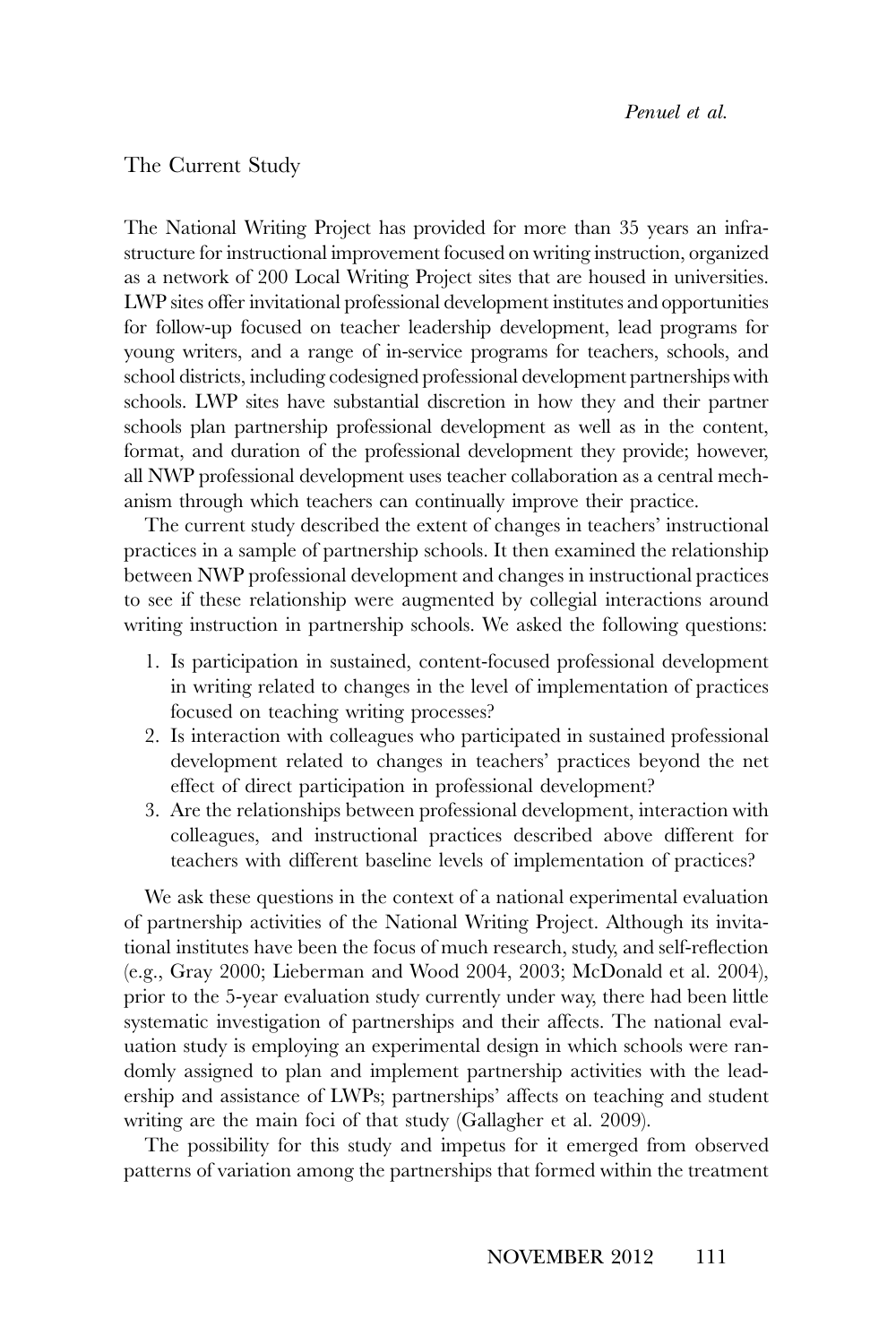group of schools in the evaluation. While the overall NWP theory of action emphasizes that there is no single right way to teach writing, a process approach to writing instruction is integrated into some sites' professional development. Further, although partnership professional development had a common focus on writing instructions, partnerships varied in the specific processes targeted in professional development. Some gave more emphasis, for example, on planning and prewriting skills, others on drafting, revising, and editing text. Beyond writing processes, partnerships focused on other topics as well; in fact, the most common area of focus was writing to learn subject matter content (see McCutcheon et al. [2008] for an overview of writing to learn strategies). As a consequence, teachers' level of exposure to writing processes and focused professional development varied across and within schools. Similarly, partnerships varied to the extent to which promoting collegial interaction was an intentional strategy for supporting teacher learning outside the context of formal professional development. In some partnerships, building professional learning communities was a focus of professional development, and, in a few cases, it was a purposeful strategy for extending the impact of partnership activities throughout the school. Variations in the content of professional development and the explicit focus on collaboration among partnership schools led us to consider how we might understand how variability in focus and strategy might explain variability in effects on teacher practice (Gallagher et al. 2011).

The current study relied on survey measures collected over the first 3 years of the evaluation study, which included a baseline year for planning and 2 years of implementation. As elaborated below, we collected data on teachers' reports of their own participation in professional development related to writing, the colleagues who provided help to them on matters of writing, and the frequency with which they engaged in different writing processes. The analyses described in detail below focused on the partnership schools (i.e., the treatment group), and the primary outcome of interest was the frequency with which teachers engaged in instruction related to different writing processes.

# *Sample*

In the larger study of the impact of partnership activities within the National Writing Project, researchers at SRI International randomly assigned 39 schools that served middle grades students to one of the two experimental conditions: 20 schools were assigned to the partnership (treatment) condition, and 19 schools were assigned to the delayed partnership (control) condition (for more information on the larger project's design and study sample, see Gallagher et al. [2009]).

This study uses data collected from the 20 treatment schools in the larger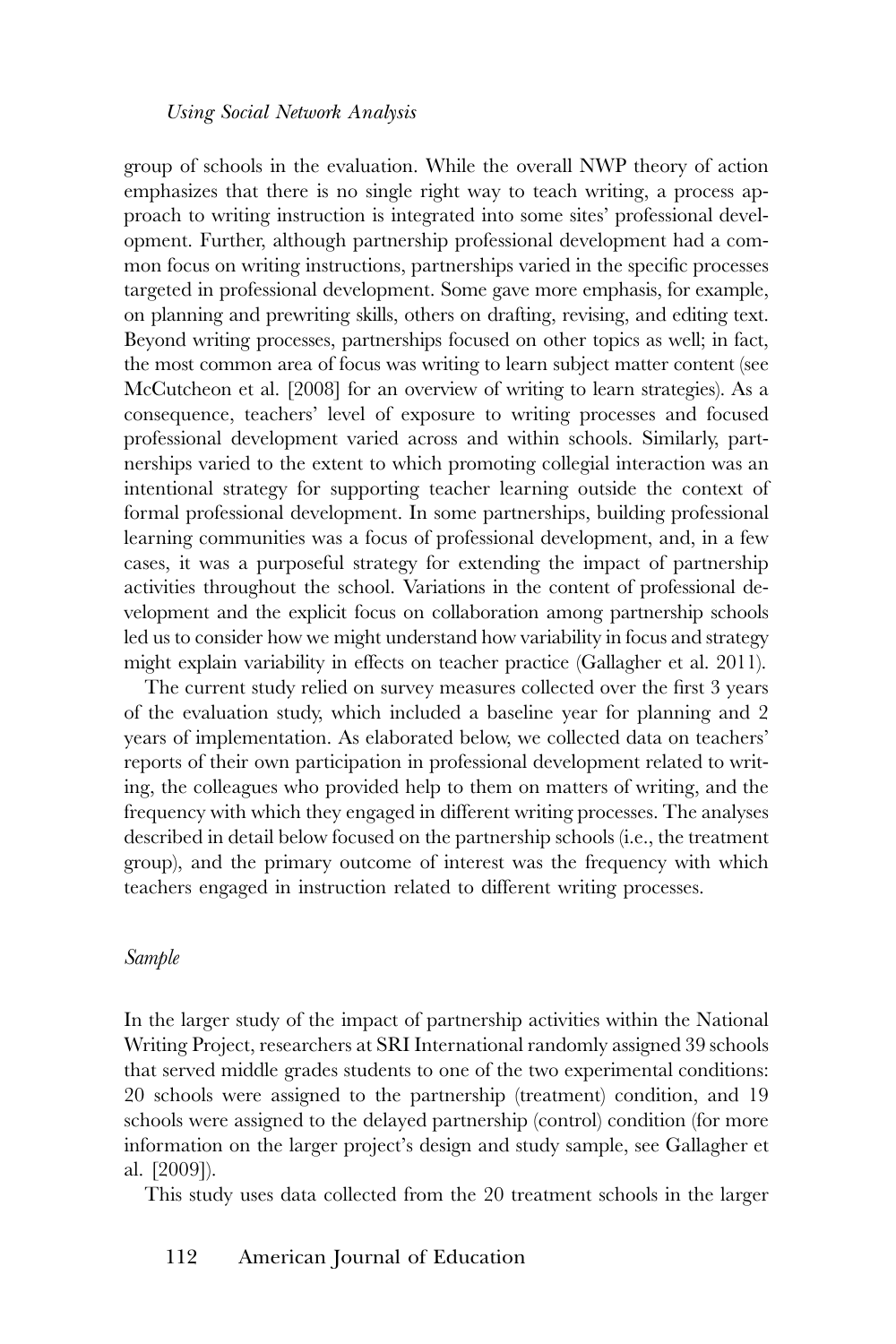TABLE 1

*School Characteristics in Year 3, the 2009–10 School Year*

| Mean                                     | Partnership<br>(Treatment) |
|------------------------------------------|----------------------------|
| Enrollment                               | 610.6 (329.3)              |
| FRP (%)                                  | 51.55(25.11)               |
| White $(\% )$                            | 58.56 (28.69)              |
| Pupil-teacher ratio                      | 13.84(5.69)                |
| Full-time equivalent teachers            | 37.75 (21.69)              |
| Number of English language arts teachers | 13.55(7.63)                |

 $NOTE. - FRP = free and reduced-price lunch. Standard$ deviations appear in parentheses.

evaluation study. These 20 schools were located in 14 Local Writing Project sites across the nation. Table 1 provides demographic information of these schools for the 2009–10 school year. The average enrollment size was 611 with a standard deviation of 329. The average percentage of students who were eligible for free and reduced-price lunch was about 52%, and the majority of students were white. The average pupil-teacher ratio was around  $14:1$ . The schools had an average of 38 full-time equivalent teachers, about 14 of whom taught English language arts (ELA).

The average teacher characteristics in the 2009–10 school year are included in table 2. Teachers averaged 16 years of teaching experience with a standard deviation of 9.24. On average, they had taught in current schools for more than 11 years and taught the same assignment in the current school for about 9 years. The highest degree for 95% of the teachers was a bachelor's or master's degree, and about 5% of teachers had an education specialist degree or a professional diploma based on at least 1 year's work past the master's degree. None of the teachers had a doctorate.

## *Measures*

This study draws on annual teacher survey data from all credentialed staff (except for principals) in these 20 schools. These data include measures on professional development, teachers' professional networks, instructional practices, school contexts, and individual background information. In what follows, we will refer data collection in spring 2008 as the year 1 baseline year of data collection; spring 2009 as year 2, the first year of implementation of experiment; and spring 2010 as year 3, the second year of implementation of experiment. We briefly summarize how the measures were constructed and which wave(s) of data were used.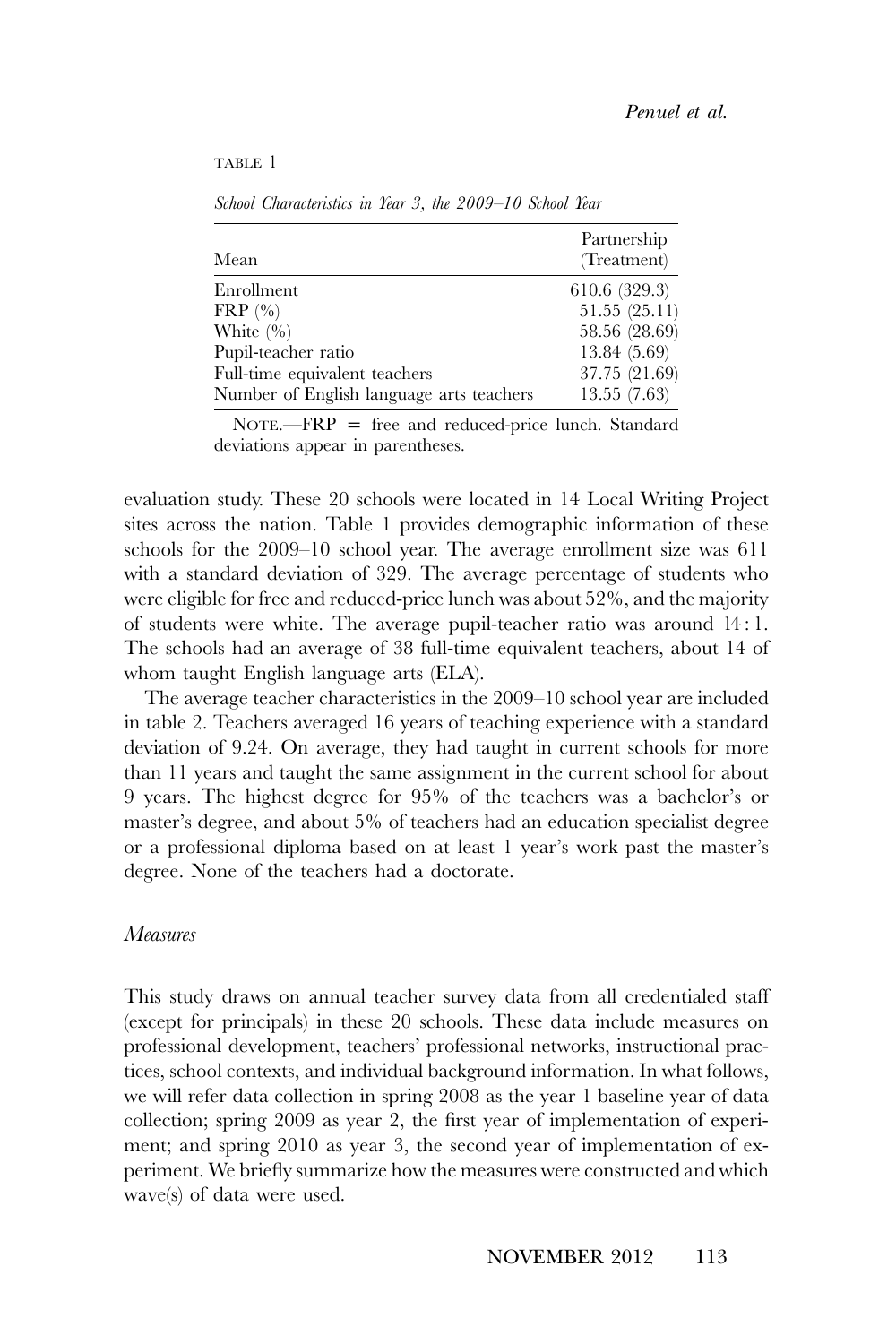#### TABLE 2

|  | Teacher Characteristics in Year 3, the 2009–10 School Year |  |  |  |  |  |  |  |  |
|--|------------------------------------------------------------|--|--|--|--|--|--|--|--|
|--|------------------------------------------------------------|--|--|--|--|--|--|--|--|

|                                   | Partnership (Treatment) |
|-----------------------------------|-------------------------|
| Experience (mean):                |                         |
| Years teaching                    | $15.63$ (SD = 9.24)     |
| Years teaching in the cur-        |                         |
| rent school                       | $11.16(SD = 7.62)$      |
| Years teaching the same           |                         |
| assignment in the cur-            |                         |
| rent school                       | $8.91(SD = 6.89)$       |
| Highest academic degree $(\% )$ : |                         |
| Bachelor's                        | $40.57(n = 200)$        |
| Master's                          | 54.77 $(n = 270)$       |
| Education specialist              | 2.84 $(n = 14)$         |
| Doctorate                         | $.00(n = 0)$            |
| Professional credential           |                         |
| post-bachelor's degree            | 1.82 $(n = 9)$          |

NOTE.—SD = standard deviation;  $n =$  number of teachers.

#### *Dependent Variable*

*Engagement of students in writing processes in year 3* (*2009–10 school year*)*.—*In the year 3 survey, teachers were asked to rate how often they had students engage in several writing-related activities on a six-point scale:  $0 =$  never,  $1 =$  fewer than 5 times,  $2 = 5$  times or more,  $3 =$  monthly,  $4 =$  weekly, and  $5 =$ daily. The items for these practices were drawn from meta-analyses conducted by Graham and Perin (2007a, 2007b) that focused on strategies of teaching writing targeting middle and high school students. Their meta-analysis included only experimental and quasi-experimental intervention studies. The strategies identified as effective that were included in survey items included brainstorming or organizing ideas for writing text, composing text, revising text (focused on meaning and ideas); editing text (focused on grammar, usage, punctuation, spelling); meeting individually with the teacher to get oral feedback or discuss how to improve his or her writing; reviewing written feedback on their own writing given by the teacher; sharing or presenting their own writing to peers; and analyzing what makes particular texts good or poor models of writing (individually or with others). We aggregated one composite variable by averaging the ratings on these items ( $\alpha = 0.96$ ).

# 114 American Journal of Education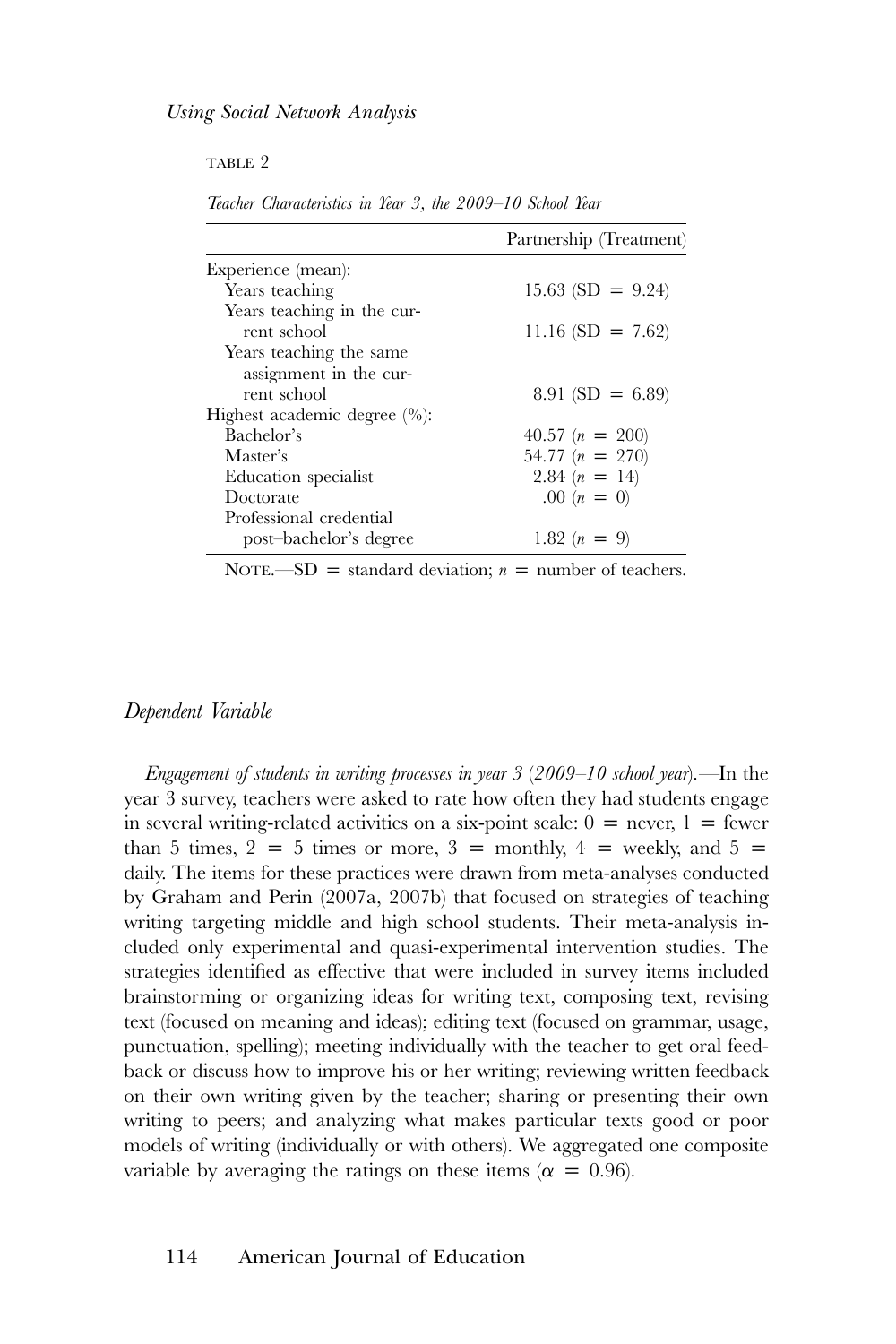# *Focal Predictors*

*Direct participation in professional development in year 3* (*2009–10 school year*)*.—*We used teachers' self-reported contact hours in year 3 as a proxy of the amount of professional development teachers had. On the teacher survey, researchers asked teachers to indicate how many hours of professional development related to teaching writing or assessing writing they had participated in as a recipient, including workshops, conferences, classes, writing groups, and site-based professional development activities such as study groups or work on writing with a literacy coach or mentor.

*Network measure on exposure to colleagues' estimated expertise gained from year 2 professional development.—*We developed this measure using a two-stage process. We first estimated the extent to which teachers had gained instructional expertise from year 2 professional development. We then derived the measure of indirect exposure to professional development as approximated by the extent to which, through professional interactions, teachers were exposed to their peers' estimated amount of gain in instructional expertise from year 2 professional development.

In constructing this measure, our purpose was to estimate how the effects of professional development were augmented by teacher interactions with colleagues who benefited from professional development. To do so, we statistically estimated the amount of expertise gained from year 2 professional development and the amount of professional development expertise available to disseminate to other teachers. We used teachers' self-reported contact hours in year 2 professional development to predict teachers' instructional practices in year 2 by controlling for year 1 instructional practices. Then we multiplied the coefficient with the teachers' self-reported year 2 professional development duration to get the estimate of level of instructional practices attributable to receiving year 2 professional development, when controlled for prior instructional practice. About 56% of the total variance of year 2 instructional practices was explained by the model, and the coefficient of professional development contact hours was about 0.009 (*t*-ratio = 5.23, *p*-value  $\leq$  .001).<sup>1</sup> For example, a teacher's year 2 professional duration was 20 hours, and therefore the contribution of professional development to this teacher's gain in expertise was then estimated to be 20  $\times$  $0.009 = 0.18.$ 

To illustrate the dynamics of how expertise spread among teachers, we developed a network measure of the extent to which a teacher was exposed to colleagues' estimated professional development expertise through interactions. To measure teachers' interactions, in the year 3 teacher survey, teachers were asked to list five colleagues in the same school who had provided help with teaching writing to them during the 2009–10 school year. Teachers were also asked to rate the frequency of each of the five types of interactions on a five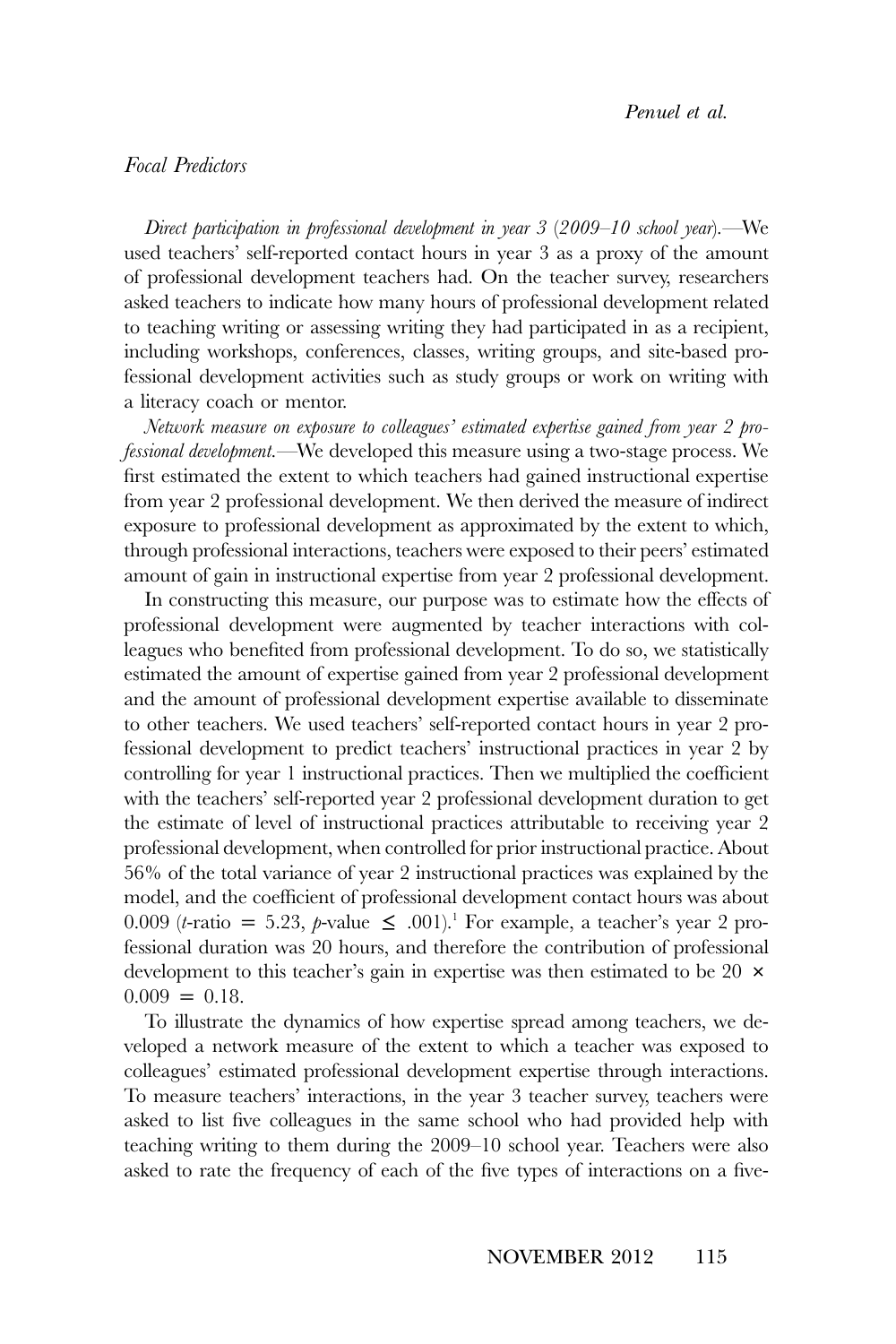point scale as follows:  $0 = \text{not at all}, 1 = \text{once or twice this year}, 2 = \text{monthly},$  $3 =$  weekly, and  $4 =$  daily, with such comments as (1) gave me curriculum resources (e.g., texts, lesson plans, print materials for students), (2) gave a demonstration of how to lead a writing lesson or activity, (3) provided me with feedback on my teaching that I used to improve how I teach writing, (4) gave me an idea for a new writing-related activity to use with my students, and (5) helped me adapt or improve a writing activity I used with my students. The original units of the frequency of interactions were transformed to days  $(0 =$ 0 days,  $1 = 2$  days,  $2 = 0$  days,  $3 = 36$  days,  $4 = 180$  days). We then summed the frequency of interactions between two teachers across these different types of interactions. For instance, teacher Lisa nominated Bob as a help provider. Bob had given Lisa curriculum resources monthly (10), a demonstration of instruction once or twice in this year (2), and an idea of a new writing-related activity every week (36). Thus, given the pair of these two teachers, Lisa and Bob, we would calculate the frequency of their interactions as the sum of these frequencies on these tasks to be  $48(10 + 2 + 36)$ .

The exposure to help providers' estimated expertise gained from year 2 professional development was estimated by multiplying the frequency of the interaction teacher *i* reported with *i* by the estimated amount of expertise that teacher *i* learned from year 2 professional development. For example, if Bob's estimated expertise gained from year 2 professional development was 2, and the frequency of Lisa and Bob's interaction was 48, then Lisa's exposure (via Bob) would be  $48 \times 2 = 96$ . If, besides Bob, Lisa also nominated Lucy with estimated expertise of 2 (with a frequency of interactions = 180, then 180  $\times$  2 = 360), Tracy with estimated expertise of 0.1 (with an interaction frequency of 14, then 14  $\times$  0.1 = 1.4), and Tom with estimated expertise of 5 (with an interaction frequency of 10), then Lisa's total exposure to expertise in her network is 10  $\times$  5 = 50. To combine information across Lisa's network, we took the sum of exposure across all teachers that Lisa nominated between 2009 and 2010:

exposure to colleagues' expertise gained from year 2

professional development*<sup>i</sup>*

$$
=\sum_{i'=1,\,i\neq i'}^{n_i}(\text{Help}_{ii'})\tag{1}
$$

 $\times$  (Help providers' estimated expertise

gained from year 2 professional development,).

In equation (1),  $n_i$  is the number of teachers  $i$  (e.g., Lisa) indicated as providing help with writing instruction (e.g.,  $n_i = 4$ ), and help<sub>*ii*</sub> represents the frequency with which teacher *i* (e.g., Lisa) reported receiving help from *i* (e.g., Bob). In

# 116 American Journal of Education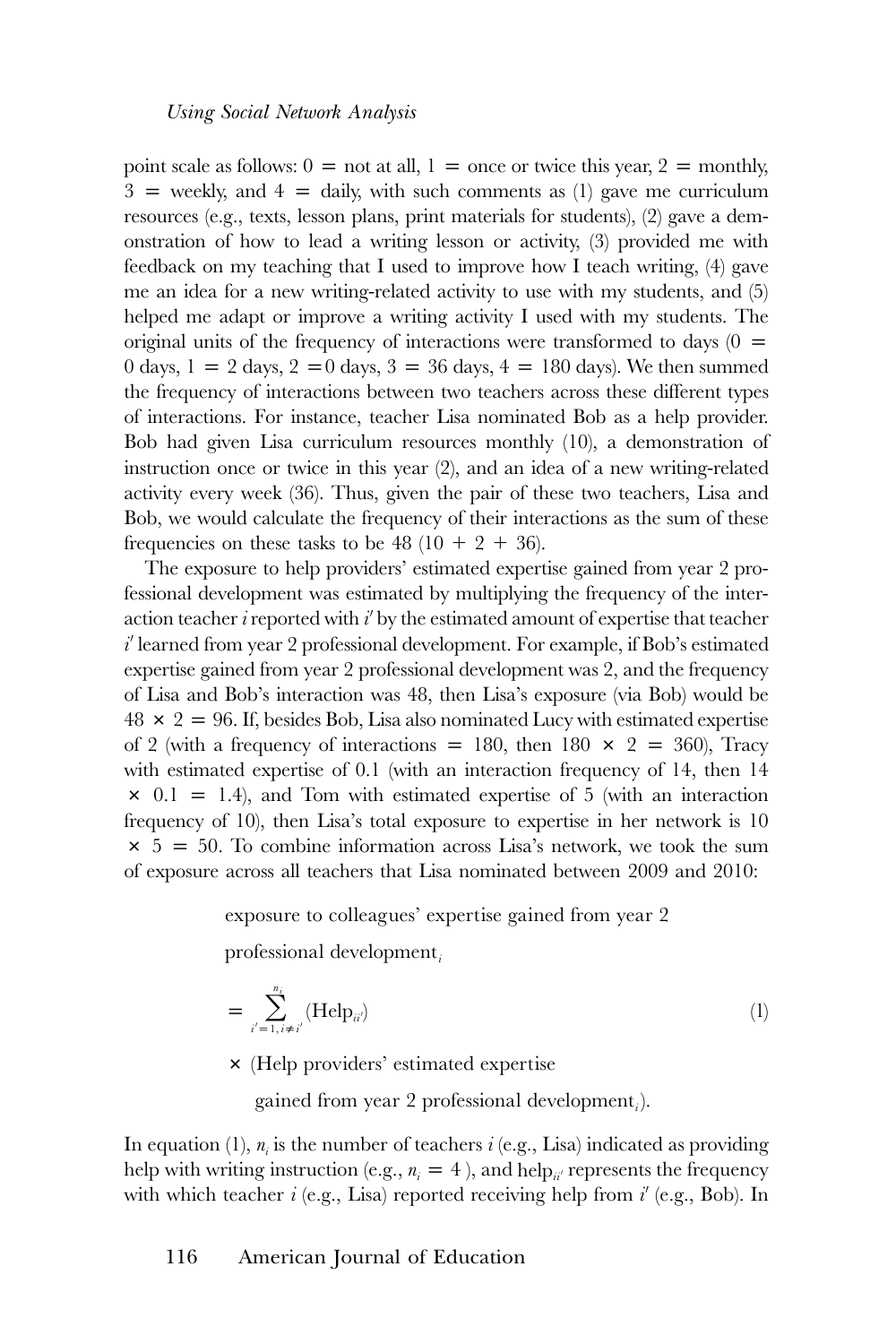the previous example, the exposure of Lisa to her colleagues would equal  $507.4$  (96 + 360 + 1.4 + 50).

# *Analytic Strategies*

The logic of estimation is straightforward; that is, we assume that the change in the teachers' instructional practices was a function of their own participation in professional development and exposure to colleagues' estimated expertise gained from year 2 professional development (Frank and Fahrbach 1999). We used several statistical strategies to help establish confidence in drawing causal inference.

First, we controlled for teachers' prior instructional practice in year 1. Although schools were randomly assigned to the treatment condition of forming a partnership with Local Writing Project sites, teachers within treatment schools were not randomly assigned to receive treatment. A key concern in this case is selection bias—namely, that teachers with particular characteristics might be more likely to select to participate in professional development and that those characteristics might also be related to the outcome (current instructional practice). We used statistical adjustments for measured characteristics, specifically teachers' instructional practice in year 1, to reduce bias in the estimates and make the estimates as precise as possible. Our past research indicates that teachers' prior instructional practice is likely highly related to current instructional practice (Frank et al. 2011; Penuel et al. 2011). Additionally, unobserved characteristics of teachers, like teachers' interest in writing or motivation to improve instruction at baseline may also be related to both their prior and current instructional practices, as well as to their propensity to participate in professional development (Desimone et al. 2006). As a result, prior instructional practice is a promising covariate for reducing bias in the estimate of the relationship between professional development and collegial interactions on current instructional practice.

Second, we also accounted for several teachers' current background characteristics that we hypothesized could be related to teachers' instructional practices. For example, we controlled for whether the teacher taught English language arts in year 3 because ELA teachers were more likely to know how to teach writing well than teachers who taught other subject areas. Moreover, having an advanced degree, such as a master's or higher, might affect the quality of instruction teachers provided to their students. Additionally, if teachers were instructional writing coaches and/or teacher consultants, they were expected to be more involved in professional development and more likely to have higher levels of expertise in teaching writing. For each of these characteristics, we created a dummy variable assigned as one if the teacher had the characteristic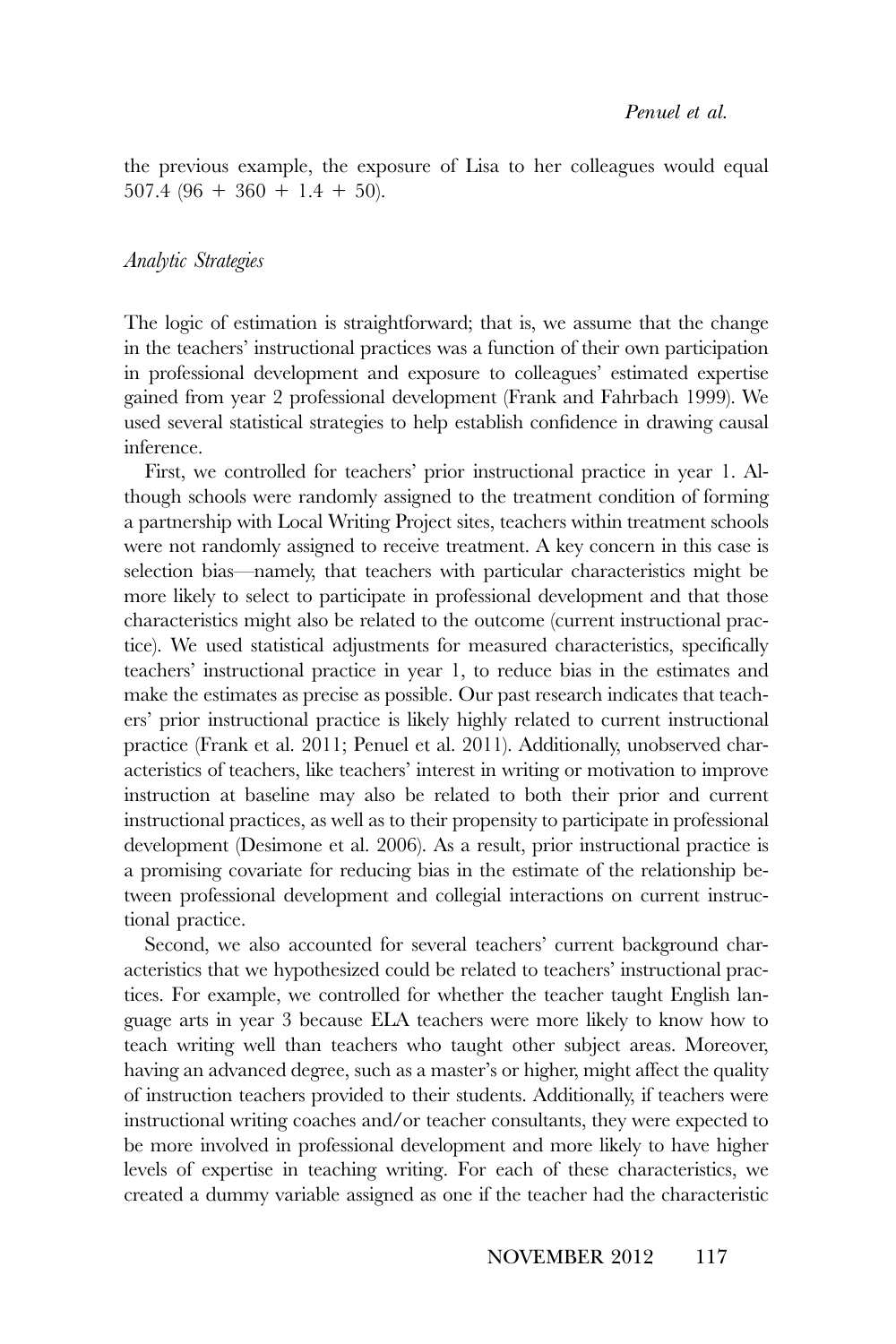(e.g., taught ELA in year 3), otherwise, zero. Gender may be related to teachers' choice of collaborative partners and their collaborative experiences (Van Benschoten 2008), so we also included a dummy variable assigned as one if the teacher was female. Furthermore, we controlled for teachers' years of experience at the current school and their perceived pressure to improve student performance on the state writing assessment (0–7 scale).

Third, we included a dummy variable for school fixed effects to account for disparities across schools that may confound the effect of professional development on the outcome (e.g., higher capacity schools were more successful in forming effective partnership with Local Writing Project sites).<sup>2</sup> In sum, the estimation model is simplified as follows:

Instructional practice in year  $3_i = \beta_0$ 

 $+ \beta_1$  Direct participation in

professional development in year 3*<sup>i</sup>*

 $+ \beta_2$  Network measure of the exposure to

colleagues' estimated expertise gained

from year 2 professional development*<sup>i</sup>*

- $+ \beta_3$  Prior instructional practice in year  $1_i$
- +  $\beta$ <sub>4</sub> Being an ELA teacher in year 3<sub>*i*</sub>
- $+ \beta_5$  Being a female<sub>*i*</sub> (2)
- $+ \beta_6$  Years of working at the current

school up to year 3*<sup>i</sup>*

- $+ \beta_7$  Being a coach or teacher consultant in year 3<sub>*i*</sub>
- $+ \beta_8$  Having a master's degree or higher in year  $3_i$
- $+ \beta_9$  Perceived pressure on improving

student performance on state

writing assessment in year  $3<sub>i</sub>$ 

 $+ \sum \beta_{\scriptscriptstyle p}$  School dummy variable<sub>i</sub>  $+e_i,$ 

where  $\beta_{1-9}$  is the coefficient of each predictor, which represents the direction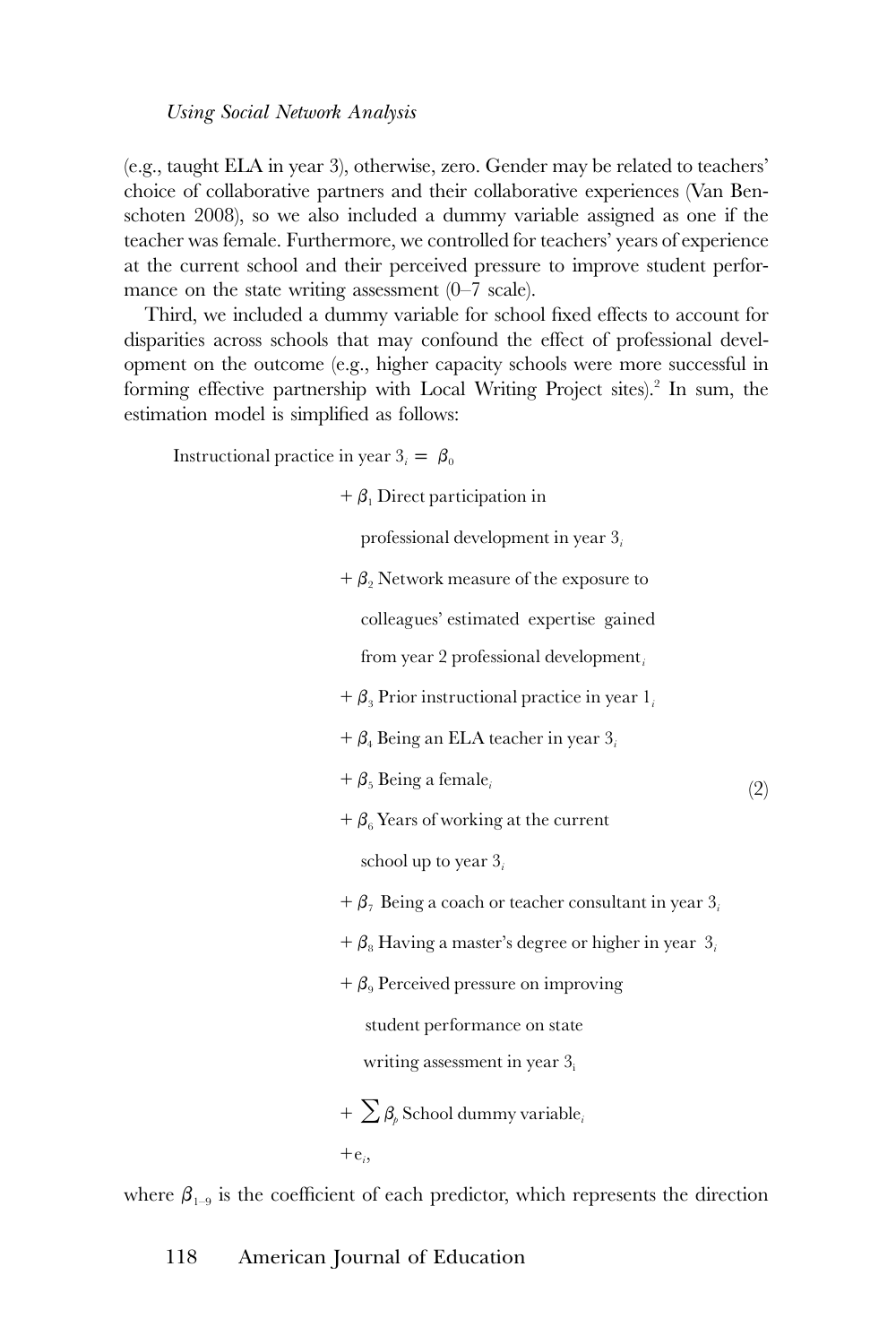and strength of association between each predictor and the outcome variable;  $\beta_n$  represents the dummy variables for school fixed effects where teacher *i* worked; and *ei* is assumed to be normally distributed with mean 0 and variance of  $\sigma^2$ . Fitting this model enabled us to estimate the direct effect of attending writing professional development in year 3 and the additional indirect effect from interacting with colleagues who participated in year 2 professional development, adjusting for measures of teachers' prior practice, teacher characteristics, and school fixed effects.

To address question 3—how the effects of professional development and collegial interaction differ for teachers with different baseline instructional practices—we separated the whole sample into three groups based on teachers' baseline frequency of engaging students in a variety of writing processes: a low frequency group (the frequency of fewer than five times in year 1, lower than one-third of the standard deviation below the mean,  $n = 147$ , about 34% of the sample), an intermediate frequency group (between the frequency of fewer than five times and almost monthly, between one-third of the standard deviation below the mean and two-thirds of the standard deviation above the mean,  $n = 153$ , about 35% of the sample), and a high frequency group (the frequency of monthly or more, higher than two-thirds of the standard deviation above the mean,  $n = 131$ , about 30% of the sample). We then estimated the second equation within each group. We used SAS software to estimate the models<sup>3</sup>

#### Results

### *Descriptive Statistics*

Below, we present descriptive statistics regarding professional development exposure, collegial interaction, and self-reported writing processes instruction, as shown in table 3. We present both statistics for the whole sample, as well as statistics disaggregated by teachers' baseline level of implementation of writing processes instruction.

*Exposure to professional development and collegial interaction.—*Within partnership (treatment) schools, teachers had an average of 10 hours of professional development with a standard deviation of 21 hours. The average of the amount of network exposure to colleagues' expertise gained from year 2 professional development was about 1.152 units with a standard deviation of 1.5. A "unit" of this variable is a combination of the frequency of interactions with colleagues and colleagues' estimated expertise gained from year 2 professional development.

*Mean instructional practices, adjusted for prior practices.—* The mean frequency of instructional practice in engaging students in writing processes in year 3 is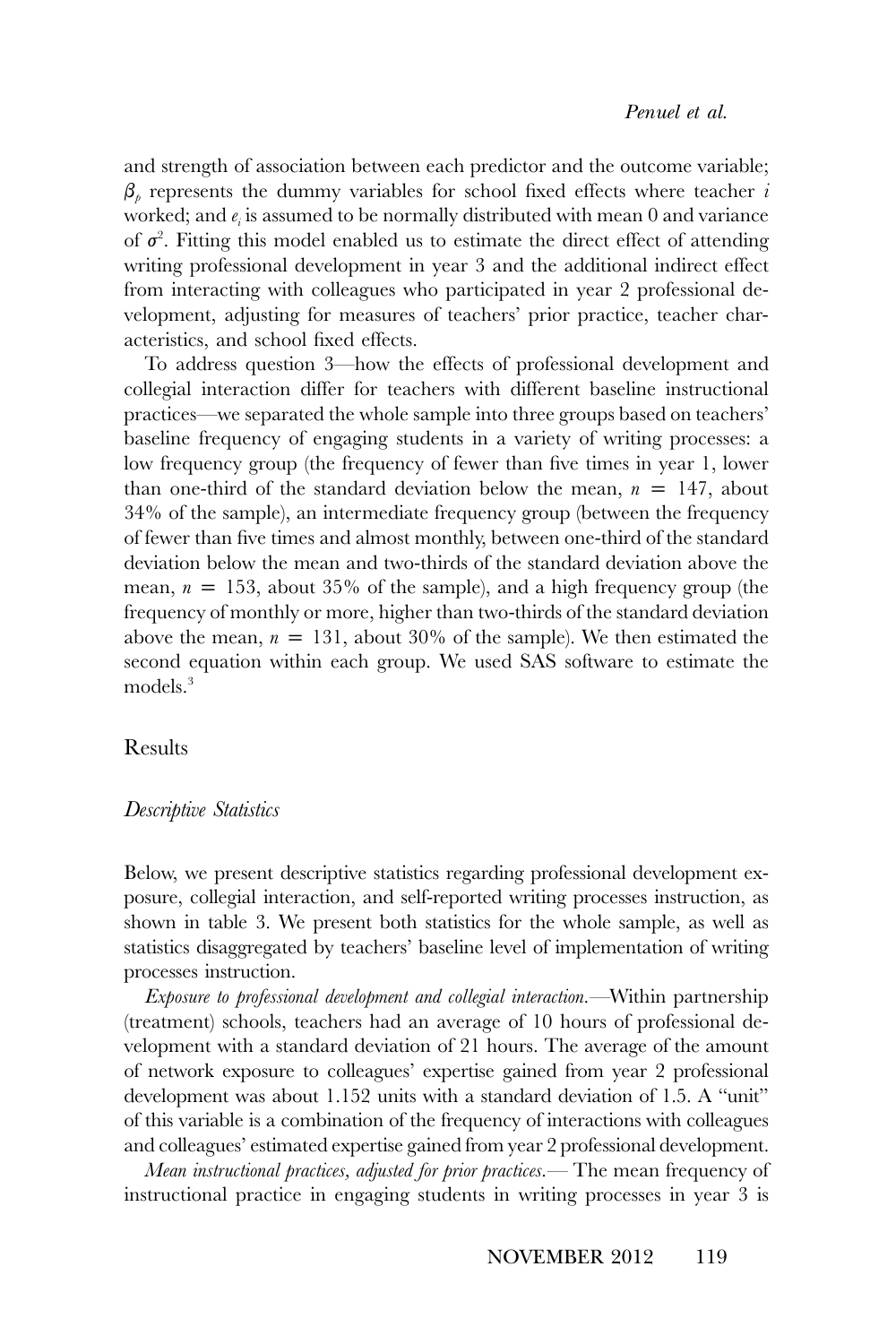#### TABLE 3

*Descriptive Statistics of Focal Measures by Low, Intermediate, and High Frequency Groups*

|                                          | Whole       |         | Intermedi-                          |          |
|------------------------------------------|-------------|---------|-------------------------------------|----------|
|                                          | Sample      | Low     | ate                                 | High     |
| Variable                                 | $(n = 431)$ |         | $(n = 147)$ $(n = 153)$ $(n = 131)$ |          |
| Writing processes instruction in year 3  | 1.684       | .692    | 1.685                               | 2.829    |
|                                          | (1.343)     | (.911)  | (1.072)                             | (1.123)  |
| Prior writing processes instruction in   |             |         |                                     |          |
| vear 1                                   | 1.646       | .194    | 1.569                               | 3.411    |
|                                          | (1.374)     | (.232)  | (.572)                              | (.522)   |
| Direct participation in professional de- |             |         |                                     |          |
| velopment in year 3                      | 10.271      | 4.168   | 9.540                               | 18.167   |
|                                          | (20.695)    | (7.538) | (21.611)                            | (26.658) |
| Network measure of the exposure to       |             |         |                                     |          |
| colleagues' estimated expertise          |             |         |                                     |          |
| gained from year 2 professional de-      |             |         |                                     |          |
| velopment                                | 1.152       | .632    | 1.162                               | 1.739    |
|                                          | (1.548)     | (1.230) | (1.460)                             | (1.759)  |
| ELA teacher in year 3                    | .298        | .032    | .244                                | .677     |
|                                          | (.458)      | (.177)  | (.431)                              | (.470)   |
| Female                                   | .681        | .630    | .625                                | .807     |
|                                          | (.466)      | (.484)  | (.486)                              | (.396)   |
| Years working at current school up to    |             |         |                                     |          |
| year 3                                   | 11.156      | 11.333  | 10.983                              | 11.155   |
|                                          | (7.631)     | (7.642) | (7.499)                             | (7.817)  |
| Coach or teacher consultant in year 3    | .074        | .046    | .085                                | .093     |
|                                          | (.262)      | (.211)  | (.280)                              | (.292)   |
| Master's degree or higher in year 3      | .585        | .584    | .528                                | .653     |
|                                          | (.493)      | (.494)  | (.501)                              | (.478)   |
| Perceived pressure on improving stu-     |             |         |                                     |          |
| dent performance on state writing        |             |         |                                     |          |
| assessment in year 3                     | 5.986       | 5.945   | 6.064                               | 5.939    |
|                                          | (1.462)     | (1.471) | (1.427)                             | (1.499)  |

NOTE.—Standard deviations are included in parentheses.  $ELA =$  English language arts.

about 1.684 (less than five times a year). This represents an estimated increase of 0.018 units from the baseline year of 1.646, which is not statistically significant ( $p > .05$ ).

*Variability in direct participation in professional development in year 3 and exposure to professional development and collegial interaction by baseline implementation of writing processes.—*Teachers with the highest frequency of implementation of writing processes at the baseline year had the most opportunities to learn from both direct participation in year 3 professional development and interaction with colleagues who had participated in year 2 professional development. That is, teachers with the highest frequency of engaging students in writing processes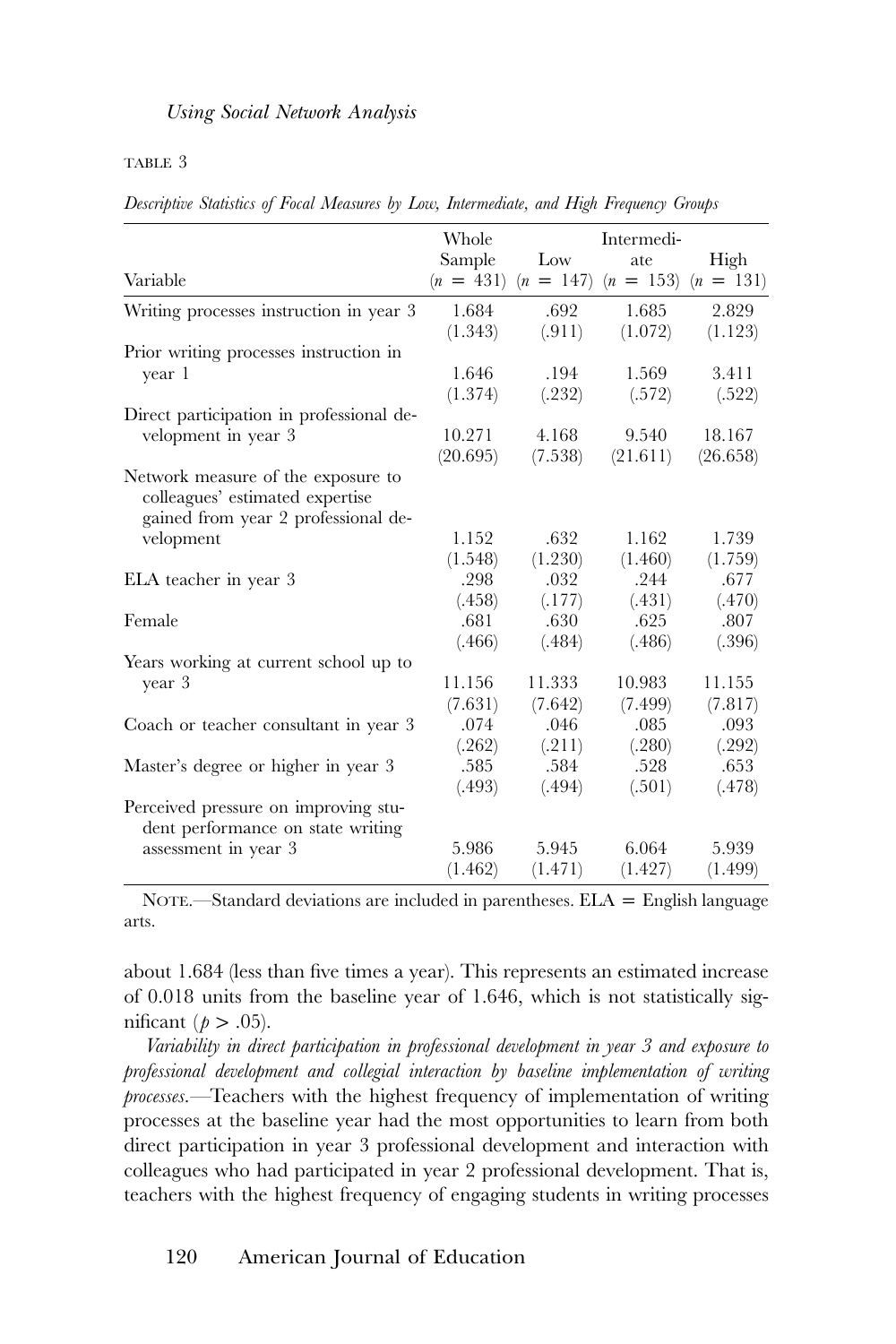in year 1 subsequently experienced the most hours of professional development (18.167) in year 3 and accessed the most expertise of other colleagues through collegial interactions (1.739) compared to teachers in the lower two groups of baseline instructional practice. These differences among the three groups were statistically significant at  $p < .001$ .

*Implementation of writing processes instruction.—*On average, teachers who implemented writing processes instruction the least had engaged their students in writing processes (e.g., planning) in year 1 less than five times a year, on average, and in year 3 they increased the frequency of such practices fourfold to an average of 5 times a year per. This increase was statistically significant using a paired *t*test ( $t = 6.38$ ,  $p \le .001$ ). Teachers in the intermediate frequency group made a smaller increase in the frequency of their writing processes instruction; in both year 1 and year 3, they engaged students roughly five times per year, on average, in writing processes. This change for the intermediate group was not statistically significant  $(t = 1, p = .32)$ . Teachers in the high frequency group had engaged students in individual writing processes approximately monthly on average, that is, about 1.3 standard deviations above the mean of the whole sample. These teachers decreased their mean level of practices in year 3. This decrease was statistically significant  $(t = -6.81, p <$ .0001). The changes in how teachers engaged students in the writing processes from year 1 to year 3 across these three groups were significantly different from one another (using Tukey's test,  $p < .05$ ). Thus, there was a tendency for regression to the mean, with teachers at the lowest initial levels increasing and teachers at the highest initial levels decreasing.4

# *Effects of Direct Participation in Professional Development and Augmentation through Collegial Interaction*

To address the first two research questions, we used the whole sample to estimate the relationship between current writing practice and teacher characteristics, direct participation in professional development, and interactions with peers who gained expertise by participating in year 2 professional development. Table 4 indicates significant, positive correlations between individual teachers' writing processes instruction in year 3 and each of our independent variables: direct participation in professional development in year 3 (*r*  $p = 0.333$ , network measure of the exposure to colleagues' estimated expertise gained from year 2 professional development  $(r = 0.394)$ , prior instructional practice in year 1 ( $r = 0.667$ ), being an ELA teacher in year 3 ( $r = 0.561$ ), being a female  $(r = 0.157)$ , and being a coach or teacher consultant in year 3  $(r = 0.101)$ .

Table 5 includes the results of fitting equation (2) to the data. Our model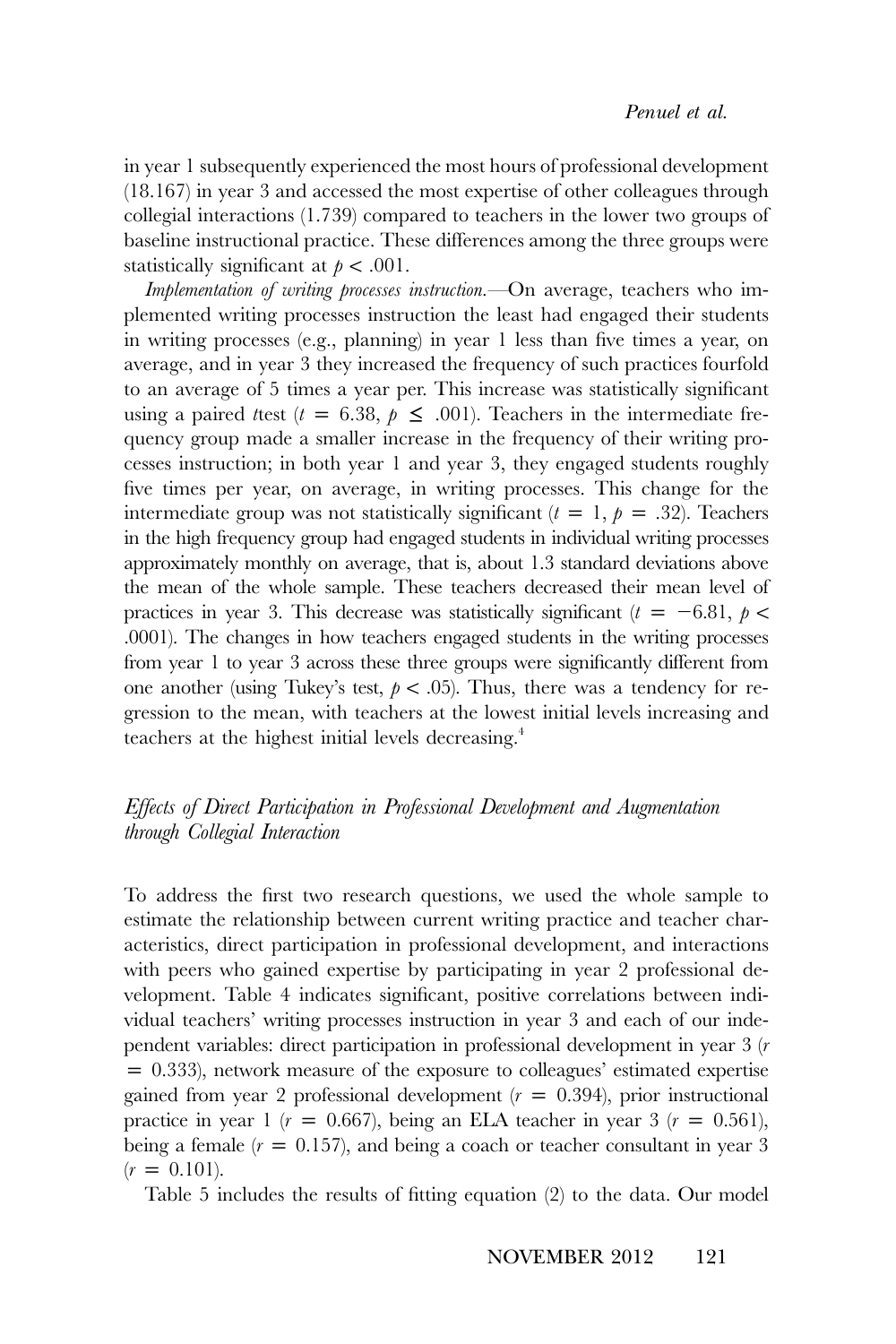|                                        |                                | Direct Par-            |                        | Prior                                |                      |                     | Yrs.  | Working Coach or                            |                     |           |
|----------------------------------------|--------------------------------|------------------------|------------------------|--------------------------------------|----------------------|---------------------|-------|---------------------------------------------|---------------------|-----------|
|                                        |                                | Writ. Proc. ticipation |                        |                                      | ELA                  |                     |       | at Current Teacher                          | $\rm MA$ or         | Perceived |
|                                        | $\operatorname{Inst}^a$        | in $PD^a$              |                        | Network Writ. Proc.<br>Measure Inst. | Teacher <sup>a</sup> | Female              |       | School <sup>d</sup> Consultant <sup>a</sup> | Higher <sup>a</sup> | Pressure  |
| Writing processes instruction in       |                                |                        |                        |                                      |                      |                     |       |                                             |                     |           |
| year 3                                 | 1.000                          |                        |                        |                                      |                      |                     |       |                                             |                     |           |
| Direct participation in professional   |                                |                        |                        |                                      |                      |                     |       |                                             |                     |           |
| development in year 3                  | .333***                        | 1.000                  |                        |                                      |                      |                     |       |                                             |                     |           |
| Network measure of the exposure to     |                                |                        |                        |                                      |                      |                     |       |                                             |                     |           |
| colleagues' estimated expertise        |                                |                        |                        |                                      |                      |                     |       |                                             |                     |           |
| gained from year 2 professional        |                                |                        |                        |                                      |                      |                     |       |                                             |                     |           |
| development                            | .394 ***                       | .291 ***               | 1.000                  |                                      |                      |                     |       |                                             |                     |           |
| Prior writing processes instruction in |                                |                        |                        |                                      |                      |                     |       |                                             |                     |           |
| year 1                                 |                                | $.289***$<br>$.341***$ | $.322***$<br>$.313***$ | 1.000                                |                      |                     |       |                                             |                     |           |
| ELA teacher in year 3                  | .667***<br>.561****<br>.157*** |                        |                        | .583***                              | .000                 |                     |       |                                             |                     |           |
| Female                                 |                                | 089                    | 053                    | .176***                              | 209***               | 1.000               |       |                                             |                     |           |
| Years of working at the current        |                                |                        |                        |                                      |                      |                     |       |                                             |                     |           |
| school up to year 3                    | $-0.007$                       | $-0.046$               | .035                   | .043                                 | $-068$               | $\ddot{\mathrm{c}}$ | 1.000 |                                             |                     |           |
|                                        |                                |                        |                        |                                      |                      |                     |       |                                             |                     |           |

**Correlation Coefficients** TABLE 4

*Correlation Coefficients*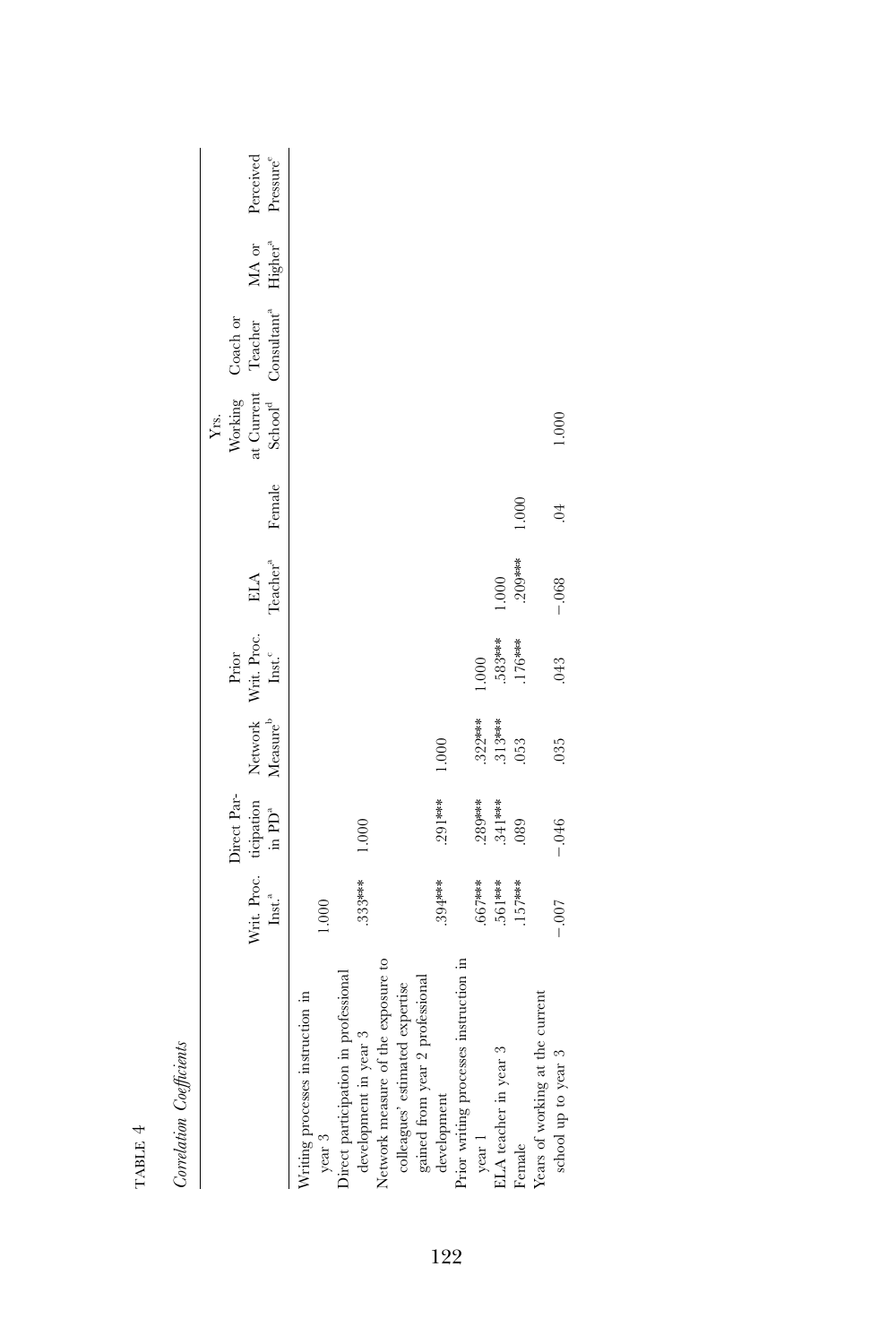| Coach or teacher consultant in                                                                                                                                       |        |         |         |      |           |                                        |         |               |          |       |
|----------------------------------------------------------------------------------------------------------------------------------------------------------------------|--------|---------|---------|------|-----------|----------------------------------------|---------|---------------|----------|-------|
| year 3                                                                                                                                                               | $101*$ | $0.05*$ | $-.016$ | .086 | $.127***$ | $-0.7$                                 | $095*$  | $\frac{8}{1}$ |          |       |
| Master's degree or higher in year 3                                                                                                                                  |        | $.108*$ |         | 048  | 086       | $-.041$                                | $.122*$ | 055           | .<br>00C |       |
| Perceived pressure on improving str                                                                                                                                  |        |         |         |      |           |                                        |         |               |          |       |
| dent performance on state writing                                                                                                                                    |        |         |         |      |           |                                        |         |               |          |       |
| assessment in year 3                                                                                                                                                 | .034   | .002    |         |      |           | $-0.52$ $-175$ **** 175.12 $-175$ **** |         |               | $-11*$   | 1.000 |
| NOTE.—Writ. Proc. Inst. = writing processes instruction; PD = professional development; ELA = English language arts; Yrs. = years; MA = master's degree<br>$N = 431$ |        |         |         |      |           |                                        |         |               |          |       |

a In year 3.<br>b Measure<br>c In year 1.<br>d Up to yea<br>c n

Measure of exposure to colleagues' estimated expertise gained from year 2 PD.

Up to year 3.

Pressure on improving student performance on state writing assessment in year 3.

*p* ≤ .05.

\*  $p \le 0.05$ .<br>\*\*  $p \le 0.01$ .<br>\*\*\*  $p \le 0.001$ . \*\* *p* ≤ .01.

\*\*\* *p* ≤ .001.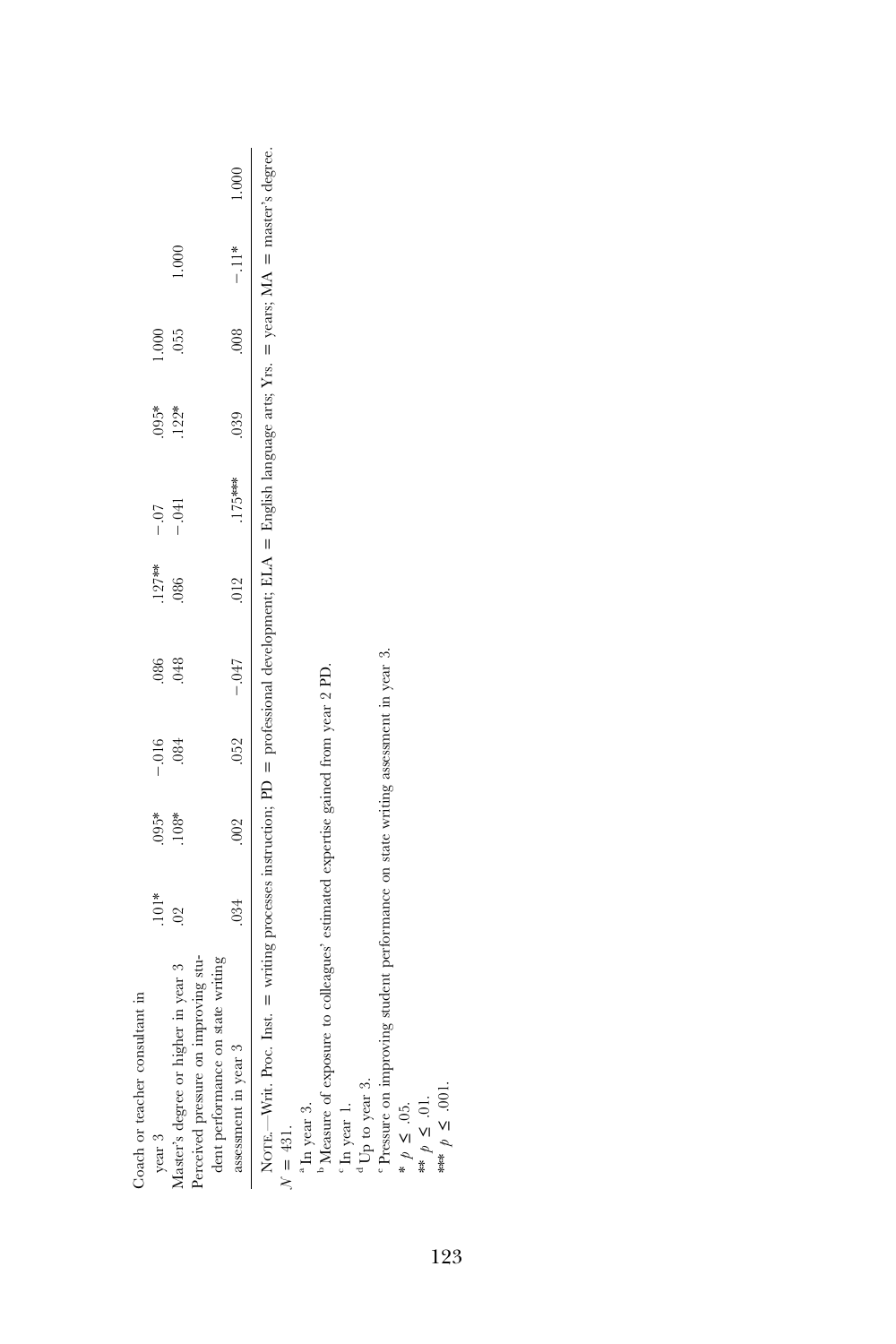TABLE 5

*Professional Development Effects on Teachers' Writing Processes Instruction in Year 3 Using the Whole Sample*

| Variable                                             | Estimate  | Standard<br>Estimate |
|------------------------------------------------------|-----------|----------------------|
| Direct participation in professional development in  |           |                      |
| year 3                                               | $.007**$  |                      |
|                                                      | (.002)    | .108                 |
| Network measure of the exposure to colleagues' esti- |           |                      |
| mated expertise gained from year 2 professional de-  |           |                      |
| velopment                                            | $.144***$ |                      |
|                                                      | (.037)    | .173                 |
| Prior writing processes instruction in year 1        | .458***   |                      |
|                                                      | (.042)    | .475                 |
| ELA teacher in year 3                                | .552***   |                      |
|                                                      | (.127)    | .193                 |
| Female                                               | $-.001$   |                      |
|                                                      | (.103)    | .000                 |
| Years of working at the current school up to year 3  | $-.001$   |                      |
|                                                      | (.006)    | $-.007$              |
| Being a coach or teacher consultant in year 3        | .144      |                      |
|                                                      | (.182)    | .028                 |
| Master's degree or higher in year 3                  | $-.102$   |                      |
|                                                      | (.102)    | $-.038$              |
| Perceived pressure on improving student performance  |           |                      |
| on state writing assessment in year 3                | .052      |                      |
|                                                      | (.034)    | .058                 |
| $R^2$                                                | .55       |                      |

NOTE.— $\mathcal{N} = 431$ ; ELA = English language arts. Standard errors are in parentheses. School fixed effects were estimated but not included in this table. We estimated school random effects and group mean-centered all variables listed in this table by using hierarchical linear models: teacher level (level 1) and school level (level 2) (Raudenbush 2009). In this alternative model, the coefficients of the variables included in table 4 did not change substantially, and using school random effects with hierarchical linear models would not alter any of our inferences.

\* *p* ≤ .05. \*\* *p* ≤ .01. \*\*\* *p* ≤ .001.

explains 55% of the variation in teacher instructional practice in year 3. The strongest predictor of current practice is (not surprisingly) prior practice ( $b = .475$ ,  $p \leq .001$ , followed by being an ELA teacher in year 3 ( $b = 0.193$ ,  $p \leq .001$ ). Controlling for prior practice and being an ELA teacher in year 3, we see that both direct participation in professional development ( $b = .108$ ,  $p \le$ .01) and interactions with peers who gained expertise by participating in year 2 professional development were significantly and positively related to teachers'

# 124 American Journal of Education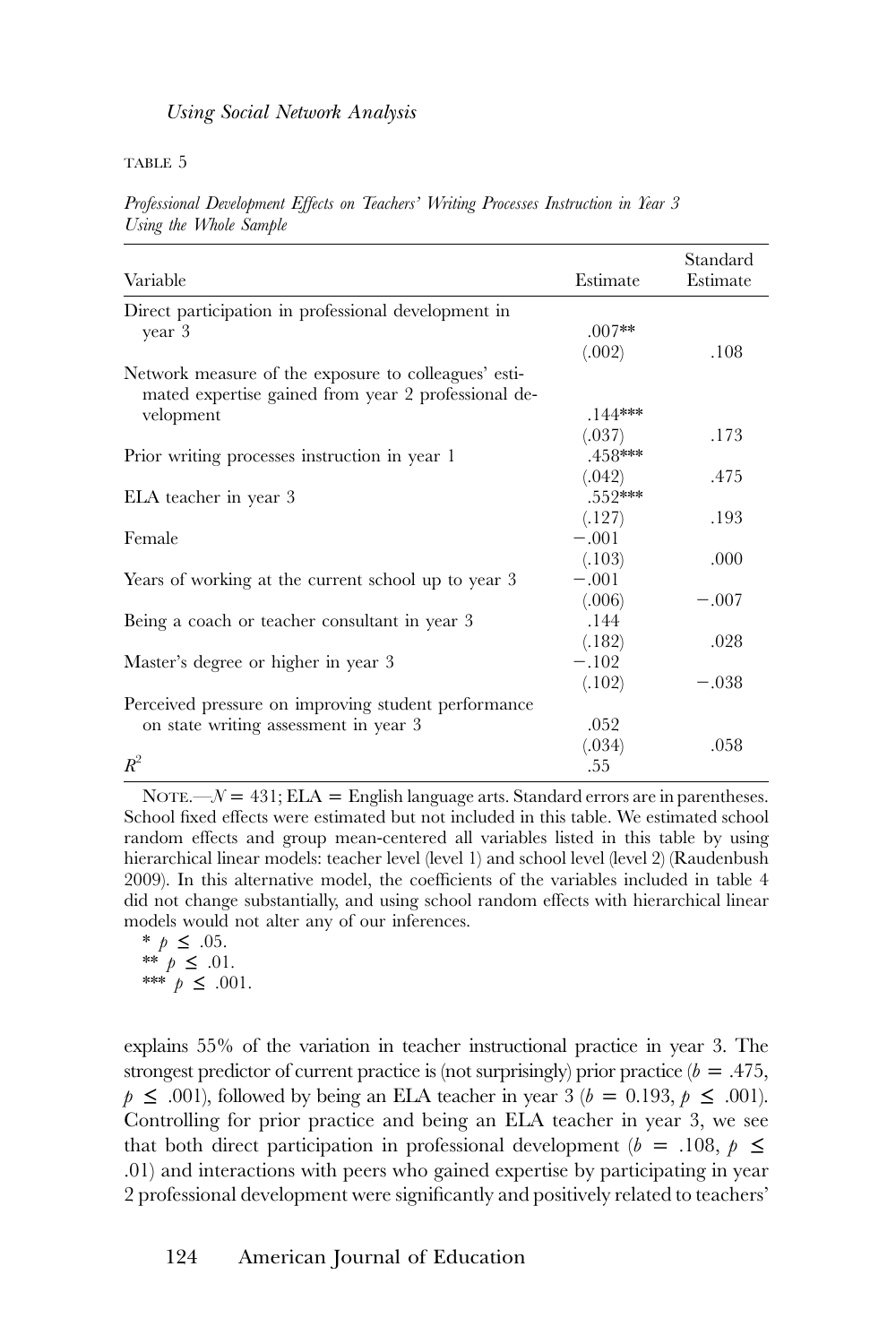instructional practices in year 3 ( $b = 0.173$ ,  $p \le .001$ ). By comparing standardized coefficients, the indirect effect of professional development through collegial interaction is more than one-third of the effect of prior instructional practice in year 1 and is even larger than the direct effect of participation in professional development. The effect of participation in professional development in year 3 is also significant, and is about one-quarter of the effect of prior practice. None of the other teacher background covariates was statistically significant in the model.

# *Effects of Professional Development and Collegial Interactions for Teachers with Different Baseline Frequencies of Engaging Students in Writing Processes*

Results for the estimated model of teachers' instructional practice in year 3 across different groups are reported in table 6. The estimated effect of direct participation in year 3 professional development was statistically significant ( $\beta = 0.203$ ,  $p < .01$ ) for teachers in the low frequency group, as was the effect of exposure to colleague's expertise gained from year 2 professional development ( $\beta = 0.316$ ,  $p < .001$ ), after controlling for other covariates. When comparing the standardized coefficients, the indirect professional development effect through collegial interactions was larger than the direct effect of participation in professional development in year 3.

With regard to the intermediate-frequency group, the estimated effect of direct participation in year 3 professional development was statistically positively significant ( $\beta = 0.013$ ,  $p < .01$ ), but the estimated effect of exposure to peers' expertise was not ( $\beta = 0.104$ ,  $p > 0.10$ ). By comparing the standardized estimates, the estimated effect of direct participation in professional development was 1.5 times larger than that of effect of exposure to peers' expertise gained from their year 2 professional development.

Finally, the estimated effect of network exposure to peers' expertise gained from their year 2 professional development was statistically significant ( $p < .05$ ) for teachers in the highest frequency group. Moreover, the standardized estimate of exposure to colleagues' expertise ( $\beta = 0.258$ ) was larger than that of direct participation in professional development, which was not statistical significant at the 0.05 level ( $\beta = 0.160$ ,  $p = .085$ ). Although the high-frequency group declined in their average level of implementation of writing processes instruction (table 3), within this group, if a teacher is highly engaged in professional interactions with former professional development participants, she would have increased the frequency of writing processes instruction from year 1 to year 3.

Regarding the comparison of estimates across these three groups, the association between professional development and instructional practice in the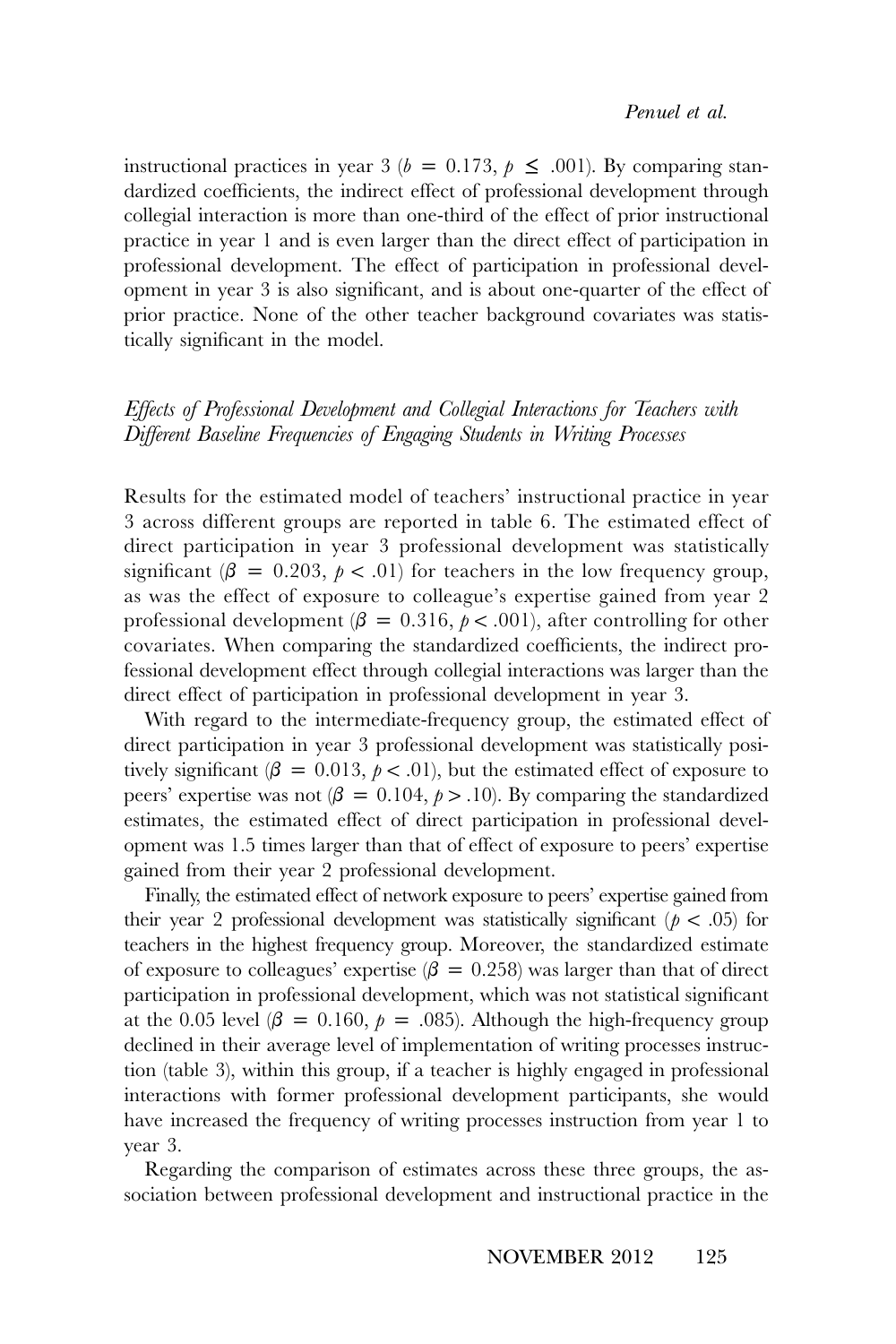| подравнит Filery д Linkeynam Госсобинст да теанегу ост Гадреет госсов Liedman со Aliang Linceyer wounded |                           |                |                             |                |                     |                |
|----------------------------------------------------------------------------------------------------------|---------------------------|----------------|-----------------------------|----------------|---------------------|----------------|
|                                                                                                          | $(n = 147)$<br><b>NOT</b> |                | Intermediate<br>$(n = 153)$ |                | $(n = 131)$<br>High |                |
| Variable                                                                                                 | Estimate                  | <b>Std Est</b> | Estimate                    | <b>Std Est</b> | Estimate            | <b>Std Est</b> |
| Direct participation in professional development in year 3 <sup>ª</sup>                                  | 024**<br>(012)            | .203           | $.013***$<br>(.005)         | .214           | $0.006 +$<br>(1004) | .160           |
| Network measure of the exposure to colleagues' estimated expertise                                       |                           |                |                             |                |                     |                |
| gained from year 2 professional development <sup>b</sup>                                                 | $.232***$<br>(.073)       | 316            | (075)<br>104                | 145            | .163*<br>(69)       | 258            |
| Prior writing processes instruction in year 1                                                            | 1.025**                   |                | .465**                      |                | .597**              |                |
| Being an ELA teacher in year 3                                                                           | $.870*$<br>(.339)         | 256            | $.784***$<br>(.162)         | 252            | $\frac{(182)}{411}$ | .278           |
|                                                                                                          | (.452)                    | .168           | (.227)                      | .317           | (.216)              | .172           |
| Being a female                                                                                           | (.160)<br>$-167$          | $-0.86$        | (.185)<br>.017              | $-0.08$        | (259)<br>.189       | .066           |
|                                                                                                          |                           |                |                             |                |                     |                |

 $m\dot{\alpha}c$  of  $M\ddot{m}$  in  $P_{MOR}$  is a Instruction Differential Effects of Professional Development for Teachers with Different Baseline Frequencies of Writing Processes Instruction Differential Effects of Professional Development for Teachers with Different Baseline Frecu

TABLE 6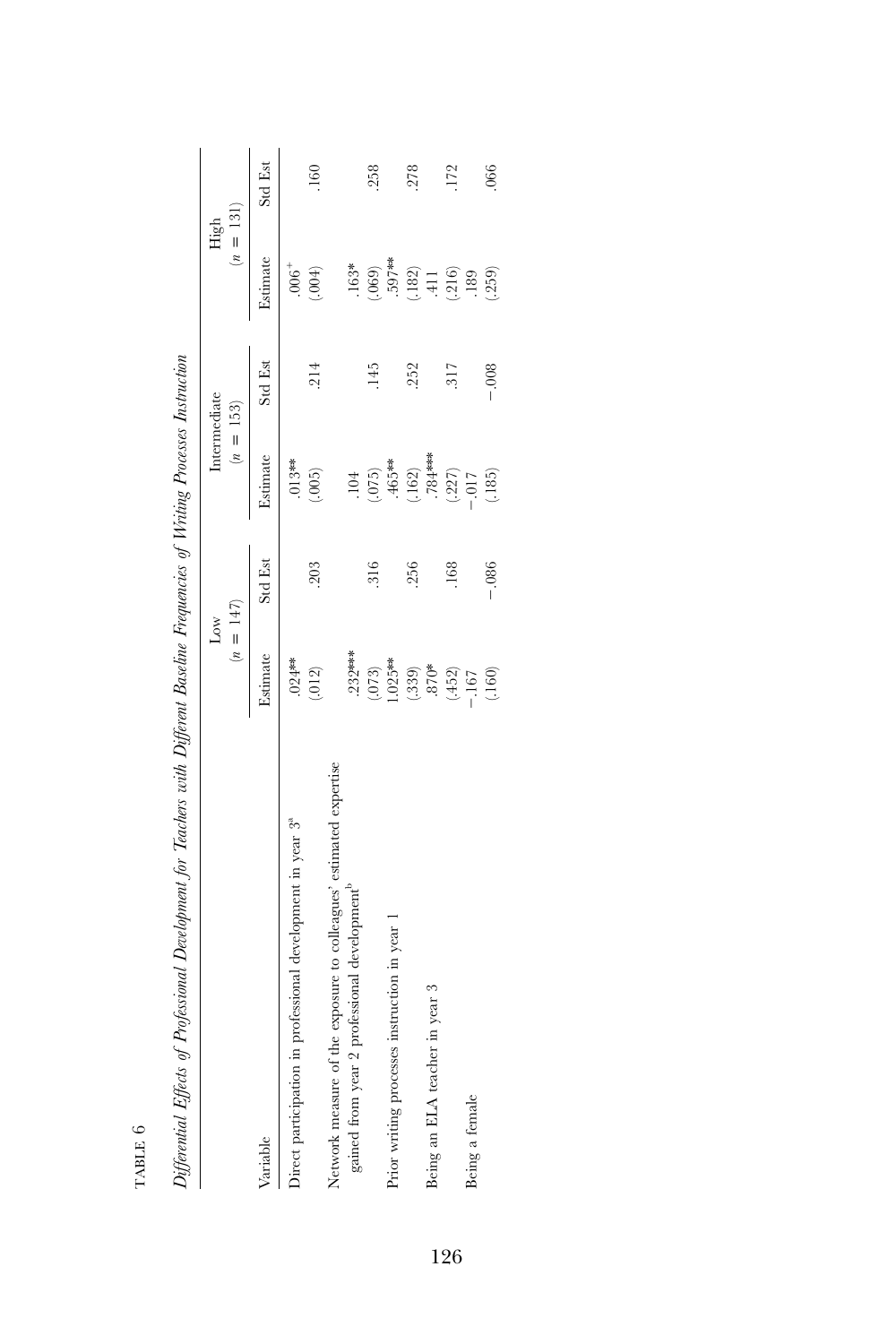| Years of working at the current school up to year 3                 | $\approx$                                 |                  |                                                        |          |                                                                      |                  |
|---------------------------------------------------------------------|-------------------------------------------|------------------|--------------------------------------------------------|----------|----------------------------------------------------------------------|------------------|
|                                                                     |                                           | 604              |                                                        | $-0.015$ |                                                                      | $-0.46$          |
| Being a coach or teacher consultant in year 3                       |                                           |                  |                                                        |          |                                                                      |                  |
|                                                                     | $(160)$<br>$(267)$<br>$(350)$<br>$(-197)$ | $\overline{061}$ | $-0.02$<br>$-0.012$<br>$-0.779$<br>$-0.379$<br>$-1.96$ | $-0.070$ |                                                                      | 070              |
| Having a master's degree or higher in year 3                        |                                           |                  |                                                        |          |                                                                      |                  |
|                                                                     | $(.167)$                                  | 152              | (.178)                                                 | $-0.091$ | $-0.06$<br>$(0.13)$<br>$(0.13)$<br>$(0.327)$<br>$(0.41)$<br>$(2.25)$ | 018              |
| erceived pressure on improving student performance on state writing |                                           |                  |                                                        |          |                                                                      |                  |
| ssessment in year 3                                                 | .105                                      |                  |                                                        |          |                                                                      |                  |
|                                                                     | .063)                                     | $-104$           | $0.99$<br>$0.61$<br>$0.336$                            | .026     | $0.66$<br>$-0.71$<br>$+24$                                           | $\overline{117}$ |
| á                                                                   | 368                                       |                  |                                                        |          |                                                                      |                  |
|                                                                     |                                           |                  |                                                        |          |                                                                      |                  |

NOTE.-Std Est = standard estimate; ELA = English language arts. Standard errors are included in parentheses. School fixed effects were estimated but not NOTE.—Std Est = standard estimate; ELA = English language arts. Standard errors are included in parentheses. School fixed effects were estimated but not included in this table. included in this table.

abEstimate is statistically larger for low group than others  $(p \leq .05)$ .

Estimate is statistically larger for low group than others ( $p \leq .01$ ).

 $\frac{10}{2}$ <br>\*  $\frac{10}{6}$ *p* ≤ . 05.

\*\* *p* ≤ .01.

\*\*\* *p* ≤ . 001.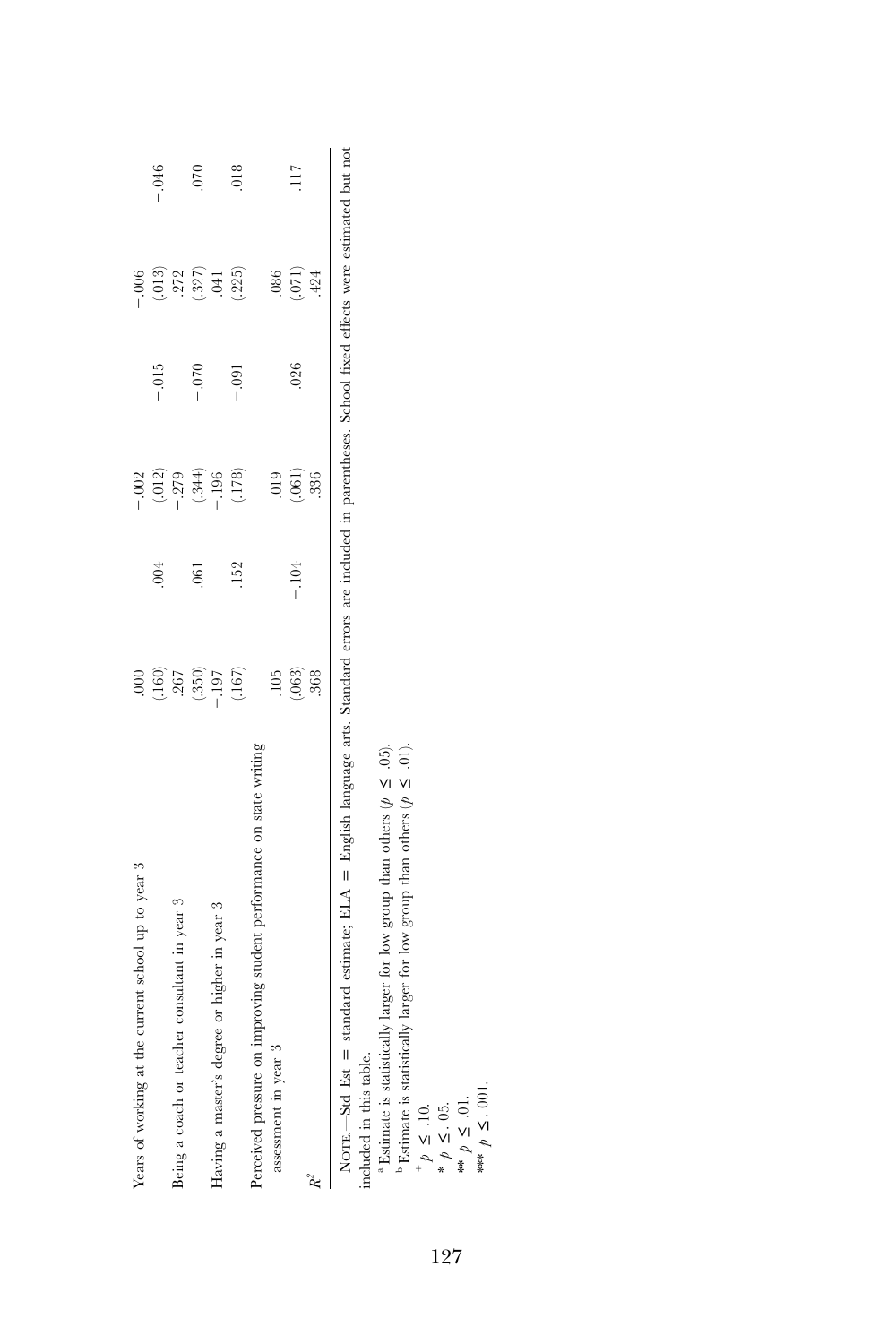low-frequency group was significantly larger than that in the other two groups, including both the effect of direct professional development ( $p \leq .05$ ) and the indirect effect through interactions with former professional development participants ( $p \leq .01$ ). The estimated direct effect of professional development for the intermediate group did not significantly differ from others, nor did the estimated indirect effect of professional development disseminated through collegial interactions for the high-frequency group.

# Discussion

The results from this study support the idea that organized professional development can have both direct and indirect influences on teachers' practices. We found evidence from this study that the duration of content-focused professional development was associated with increases in the level of writing processes instruction overall, indicative of a direct influence on teachers' selfreported practices. We also found evidence that teachers' exposure to colleagues' prior professional development had an indirect impact on their instructional practice. That is, teachers who interacted with colleagues whose practice had changed as a consequence of participation in year 2 professional development in writing changed their own practice after having received help from those colleagues on matters related to writing instruction.

Furthermore, we found support for a developmental account of how teachers learn from professional development. In particular, in professional development related to writing processes, teachers who engage in those instructional practices less frequently may be more likely to change their instructional practices when they participate in organized professional development than their colleagues who use those same practices more frequently. By contrast, for teachers who engage in the target practices most frequently, interactions with colleagues who formerly received professional development are more strongly related to increases in practice than direct participation in professional development. Finally, both direct participation in professional development and the indirect exposure to professional development through collegial interactions were stronger predictors of current practice (controlling for other factors) for teachers with initially lower frequencies of practices than for their colleagues with initially higher frequencies of these practices. Caution should be used in interpreting this finding, however, because of the regression to the mean in the overall sample, as illustrated previously.

Importantly, it is not just any collegial interaction that accounts for variations in teachers' practice. Our models take into account the professional development received by colleagues from whom individuals received help. Teachers' own instructional practices in writing changed more when they received help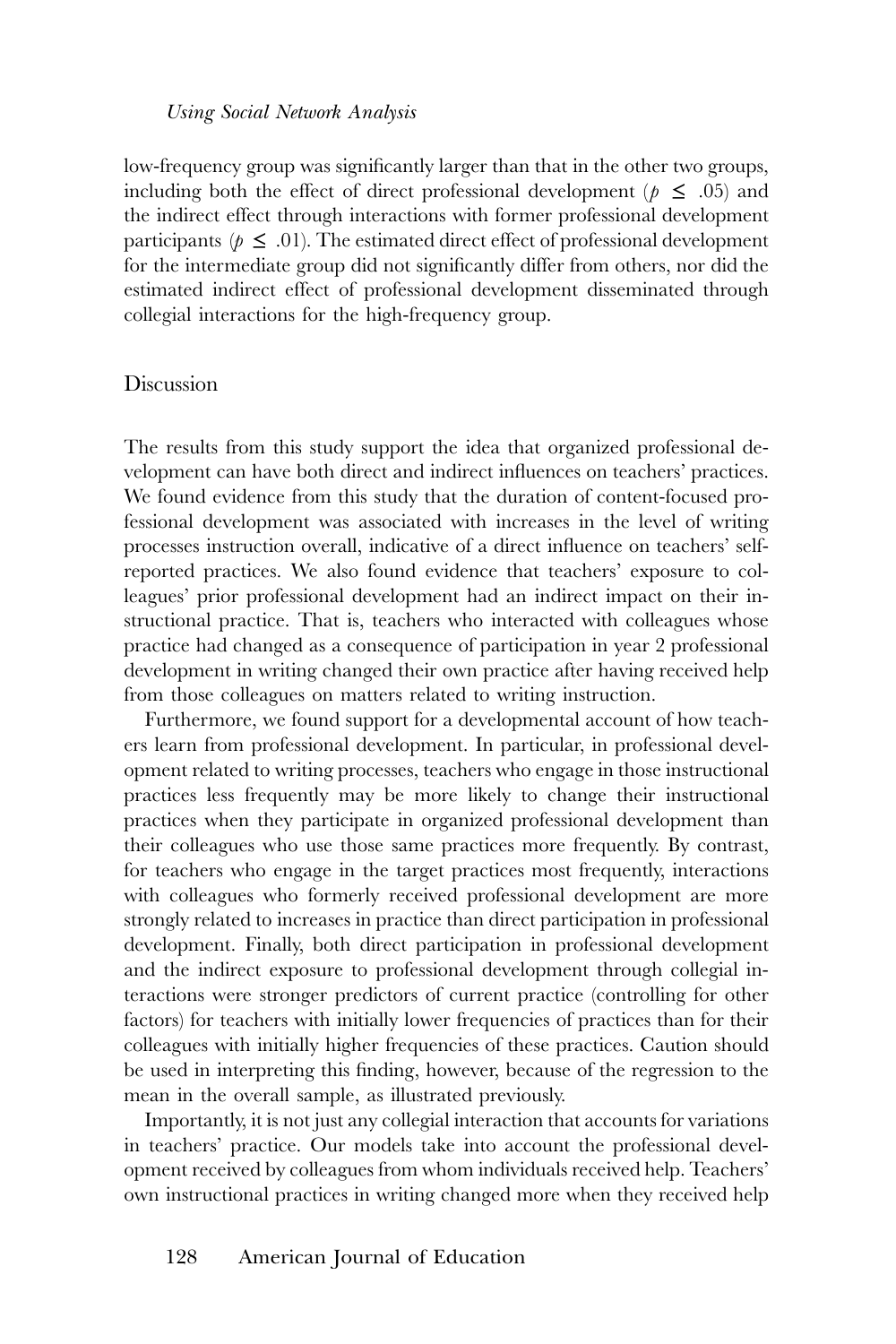from colleagues who themselves benefited from professional development. The association between network exposure to colleagues' professional development and the teacher's own instructional practice change could be interpreted as indirect effects of professional development provided by the Local Writing Partnership sites. Economists of education call such effects spillover effects, and they have observed such effects on more distal measures of both interactions and outcomes (e.g., shared school context and student learning gains; Jackson and Bruegmann 2009).

Finally, the direct link between organized professional development and the teaching of writing processes was relatively small and, for some groups of teachers, smaller than the effects of collegial interaction. This finding is consistent with what has been reported in the overall evaluation for the measure of writing processes (Gallagher et al. 2011). The variation in focus across partnerships on writing processes overall, as well as on specific writing processes, likely contributed to this finding (see Gallagher et al. 2011). It is important to recall that such variation is at least partly a function of the codesign process: Local Writing Partnership sites are expected to adapt their offerings for professional development to the particular needs and goals of schools.

## Study Limitations

A principal concern with the data from the study is that they rely principally on teachers' self-reported professional development hours and instructional practices. Teacher self-reports can be subject to bias, and to the extent that teachers are reporting about practices related to the focus of professional development, socially desirable responses may become readily apparent to teachers, leading to higher estimates for weights of predictors in the model (Schwartz 1999; Schwartz and Oyserman 2001). Self-report data may be particularly problematic for measuring changes in the quality of instruction rather than its quantity. Professional development activities often target quality rather than quantity; moreover, teachers may have limited say over how much time they can devote to particular activities because of prescriptions from standards and pacing guides. Our analyses provide little insight into this important purpose for professional development activities.

Second, we caution that this analysis focused on the partnership schools and not on both partnership (treatment) and comparison schools in the larger evaluation study. In the larger study, teachers from both groups of schools increased the frequency with which they engaged students in different writing processes; comparison teachers had some access to (state- or district-mandated) writing professional development. In the evaluation to date, researchers have found no statistical differences between the two groups with respect to adoption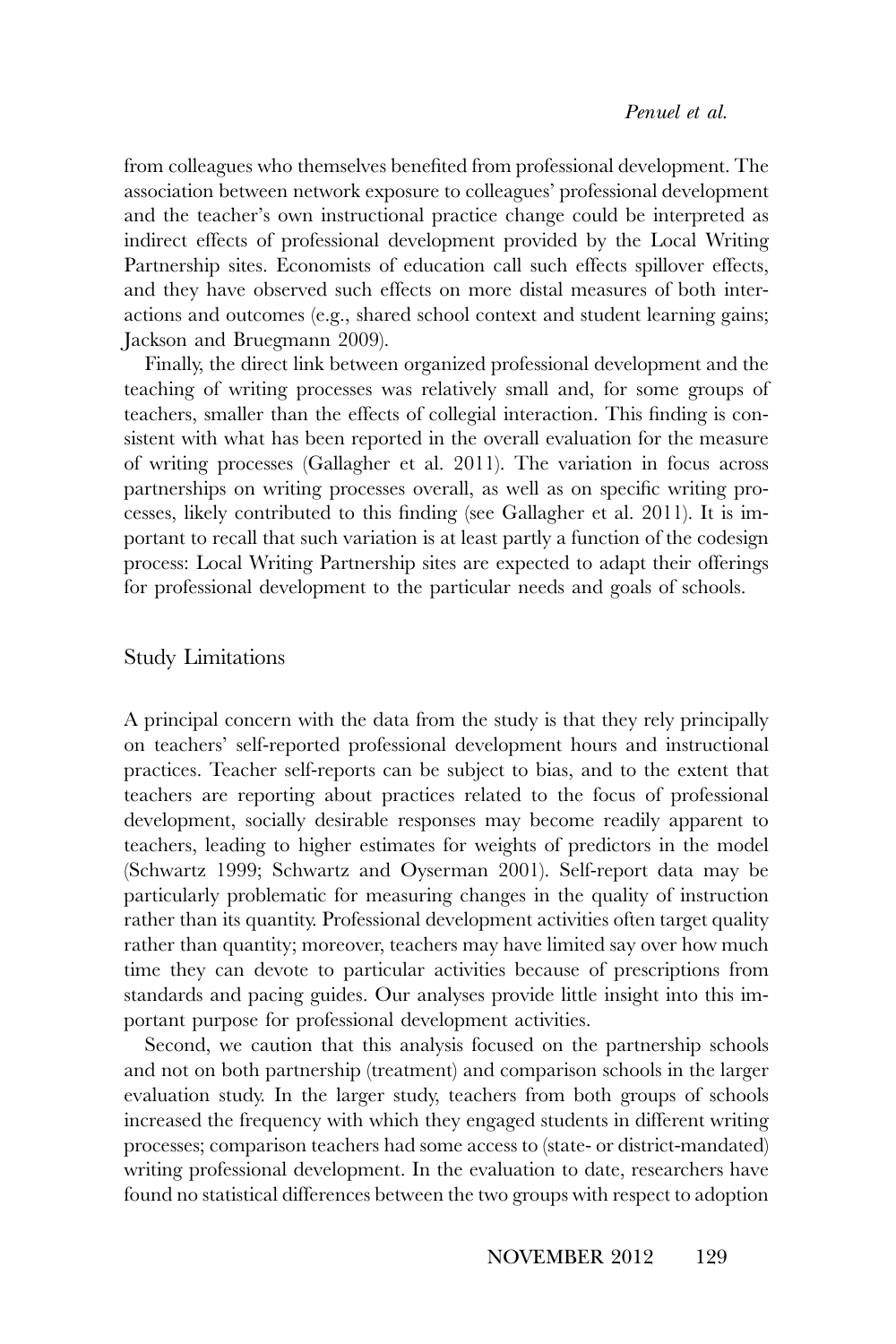of a process approach to writing (Gallagher et al. 2011). As such, we cannot draw conclusions about the overall efficacy of NWP professional development. Further, we are limited in making strong causal claims for the observed relationships within the treatment group. However, the natural variation in schools' theories of action, exposure to professional development at the teacher level, and instructional practices provided a unique opportunity to explore relationships that could guide future designs for professional development.

A third important limitation is that although our models incorporated estimates of what colleagues with whom a teacher interacted gained from participation in professional development, it is likely that in receiving help from colleagues, teachers benefited from more than just what was learned by their colleague from professional development. Teachers' expertise in practice develops over many years, as a function of experience and often also as a result of participation in multiple reform efforts (see, e.g., Coburn 2004). When giving and receiving help, colleagues are likely to draw on any expertise they have developed that is relevant to the situation at hand. So although we can say that the effects of collegial interaction that we have modeled are indirect effects of professional development because we considered expertise gained from it, our analysis would have been improved by having a better understanding of the content of those interactions that were consequential for teachers. Qualitative data on these interactions would have helped us develop such an understanding.

Finally, it is also the case that one way that professional development may produce effects is by fostering more collaboration among teachers. Indeed, there is some evidence that in the larger evaluation study, and in some schools, that is the case (Gallagher et al. 2011). Even so, more collaboration by itself may not be sufficient to change practice; our models suggest that estimated expertise and frequency of interaction both matter. Future studies should employ mixed methods that include but are not limited to social network data on teachers' interactions.

# Conclusion

This study illustrates how social network analysis can help illuminate how collegial interaction can augment the effects of professional development. As a methodology within studies of the effects of professional development, fitting social influence models to data that incorporate social network data and data on teachers' exposure to professional development allows researchers to examine simultaneously the direct and indirect effects of professional development. In addition, social network analysis allows researchers to analyze how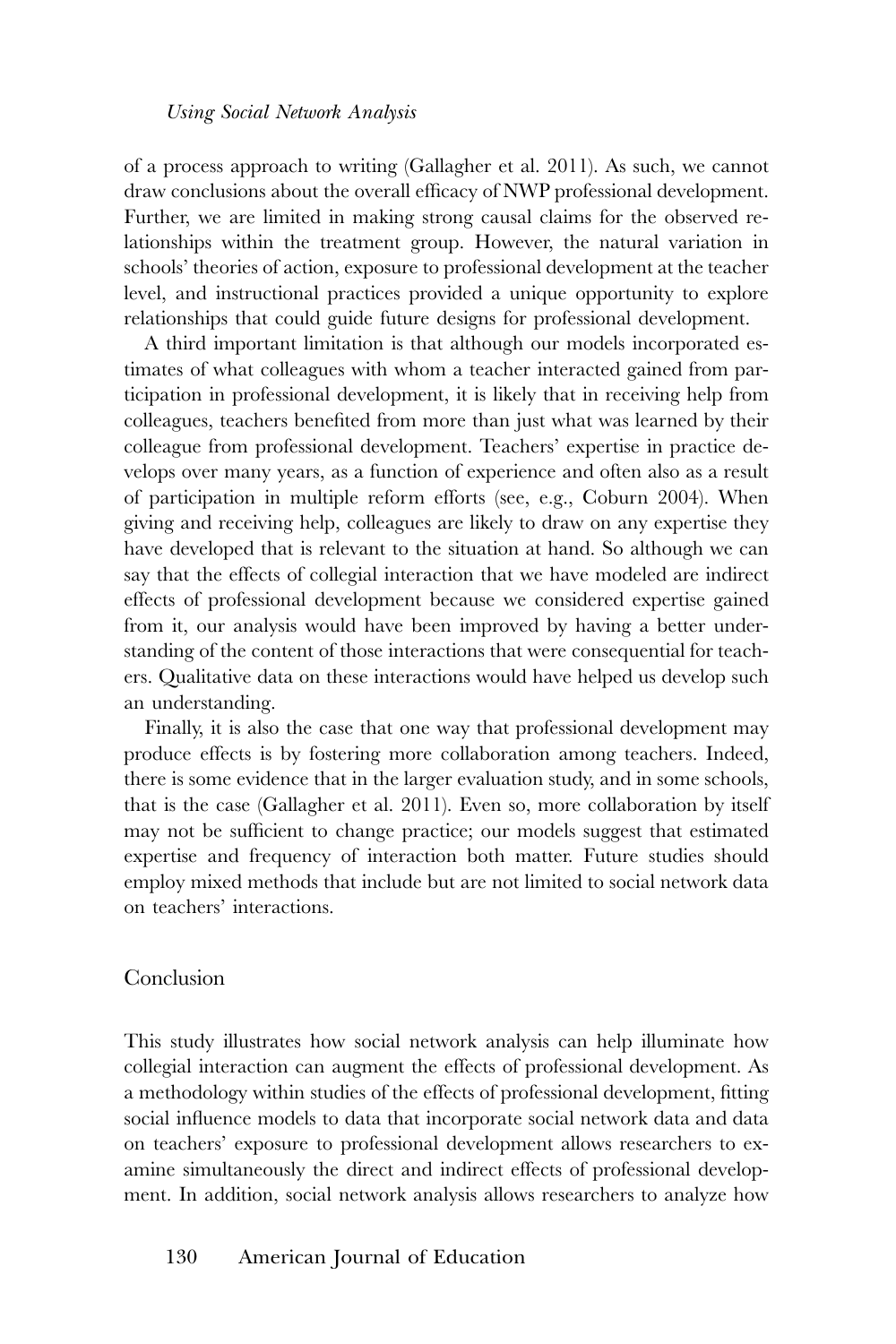attributes such as what colleagues learned from professional development may be help determine the effect of collegial interactions on a teacher's practice.

There are, to be sure, some important trade-offs in relying on quantitative modeling alone to analyze direct and indirect effects of professional development. Without knowing the content of specific interactions, it is difficult to know whether indirect effects are related only to expertise gained in professional development or from expertise that colleagues have accumulated over many years. In practice, both kinds of expertise may matter, but without qualitative data on interactions, there is no evidence to support that claim. Mixed-method studies that include shadowing teachers and that also include social influence models may be particularly valuable for investigating further the direct and indirect effects of professional development.

Subtantively, this study opens up the space of mechanisms by which professional development might predict changes to instructional practice within a practice-focused theory of teacher learning to additional possibilities for design. The findings invite consideration of developmental perspectives, as well as consideration of the informal social structure of schools, in planning professional development. The findings also suggest ways that collegial interaction could augment the direct effects of professional development in ways that extend its reach throughout a school in productive ways. As such, while the links between the different forms of learning and practice that were observed are small, they point us in a promising direction as a field.

# **Notes**

1. We examined the impact of other factors that might reduce or invalidate the effect of year 2 professional development (PD) contact hours on instructional practices in year 2. By including all possible measured confounds, the *R*-squares of the estimation model did not increase significantly, and the coefficients of PD did not vary significantly. Therefore, the estimate of PD coefficient is relatively robust to those alternative model specifications.

2. We chose fixed effects rather than random school effects in hierarchical linear models (HLM) because the number of schools is relatively small  $(n = 20)$ . When we run an unconditional HLM model to gauge the distribution of variance across these two levels, teacher (0.04) and school (1.71), the school-level variance only explained 5.3% of the total variance  $(0.04/(0.04 + 1.71))$ . The chi-square test for school-level variance was not statistically significant ( $p = .06$ ). Second, the fixed effects model appropriately controls for unique school characteristics, which fits the purpose of this study. Although HLM can achieve almost the same result by using group-mean centering (Raudenbush 2009), this study focuses on estimating and demonstrating intraorganizational mechanism. Our analytical focus is at the teacher level within the school. In addition, even if we run the analysis by using random school effects in HLM as articulated in the table 5 note, the results would not alter any of our inferences.

3. Exemplary SAS codes are included in our online resources at [https://www](https://www.msu.edu/kenfrank/social%20network/influence2.sas) .msu.edu/∼[kenfrank/social%20network/influence2.sas.](https://www.msu.edu/kenfrank/social%20network/influence2.sas)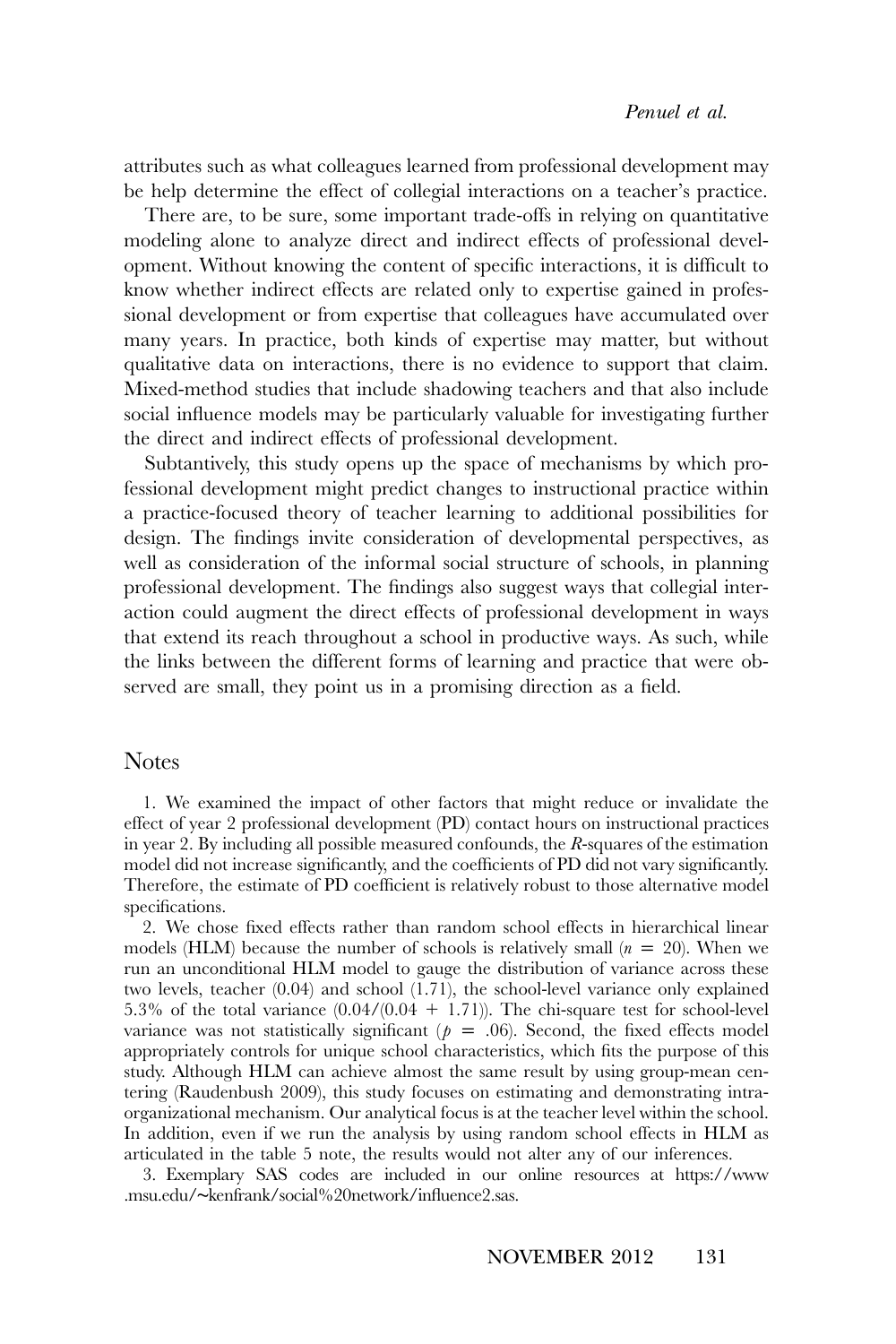4. Regression to the mean can be due to different reasons. For example, it may be a result of  $(1)$  measure errors of the instrument,  $(2)$  a phenomenon wherein the extreme responses on the measure at the first time point are likely to become close to the population mean at the second time point, which may have nothing to do with the experienced treatment, or (3) random errors.

# References

- Achinstein, Betty. 2002. "Conflict Amid Community: The Micropolitics of Teacher Collaboration." *Teachers College Record* 104 (3): 421–55.
- Anderson, Norman H. 1971. "Integration Theory and Attitude Change." *Psychological Review* 78 (3): 171–206.
	- Ball, Deborah L., and David K. Cohen. 1999. "Developing Practice, Developing Practitioners: Toward a Practice-Based Theory of Professional Education." In *Teaching as the Learning Profession*, ed. Linda Darling-Hammond and Gary Sykes. San Francisco: Jossey-Bass.
- Bidwell, Charles E., and Jeffrey Y. Yasumoto. 1997. "The Collegial Focus: Teaching Fields, Colleague Relationships, and Instructional Practice in American High Schools." *Sociology of Education* 72 (4): 234–56.
- Blumenfeld, Phyllis, Barry J. Fishman, Joseph Krajcik, Ronald W. Marx, and Elliot Soloway. 2000. "Creating Usable Innovations in Systemic Reform: Scaling Up Technology-Embedded Project-Based Science in Urban Schools." *Educational Psychologist* 35 (3): 149–64.
- $\rightarrow$  Brown, John S., and Paul Duguid. 1991. "Organizational Learning and Communitiesof-Practice: Toward a Unified View of Working, Learning, and Innovation." *Organization Science* 2 (1): 40–57.
	- Bryk, Anthony, Penny Bender, Elaine Allensworth, Stuart Leppescu, and John Easton. 2010. *Organizing Schools for Improvement: Lessons from Chicago*. Chicago: University of Chicago Press.
	- Bryk, Anthony S., and Barbara Schneider. 2002. *Trust in Schools: A Core Resource for Improvement*. New York: Russell Sage Foundation.
	- Burt, Ronald S. 1992. *Structural Holes: The Social Structure of Competition*. Cambridge, MA: Harvard University Press.
- Carpenter, Thomas P., Elizabeth Fennema, Penelope L. Peterson, Chi-Pang Chiang, and Megan Loef. 1989. "Using Knowledge of Children's Mathematical Thinking in Classroom Teaching: An Experimental Study." *American Educational Research Journal* 26 (4): 499–532.
- $\rightarrow$  Coburn, Cynthia E. 2004. "Beyond Decoupling: Rethinking the Relationship between the Institutional Environment and the Classroom." *Sociology of Education* 77 (3): 211– 44.
- Coburn, Cynthia E., and Jennifer Lin Russell. 2008. "District Policy and Teachers' Social Networks." *Education Evaluation and Policy Analysis* 30 (3): 203–35.
	- Cochran-Smith, Marilyn, and Susan L. Lytle. 1999. "Relationships of Knowledge and Practice: Teacher Learning in Communities." In *Review of Research in Education*, ed. Asghar Urab-Nejad and P. David Pearson. Washington, DC: American Educational Research Association.
- Coe, Robert. 1998. "Can Feedback Improve Teaching? A Review of the Social Science Literature with a View to Identifying the Conditions under Which Giving Feedback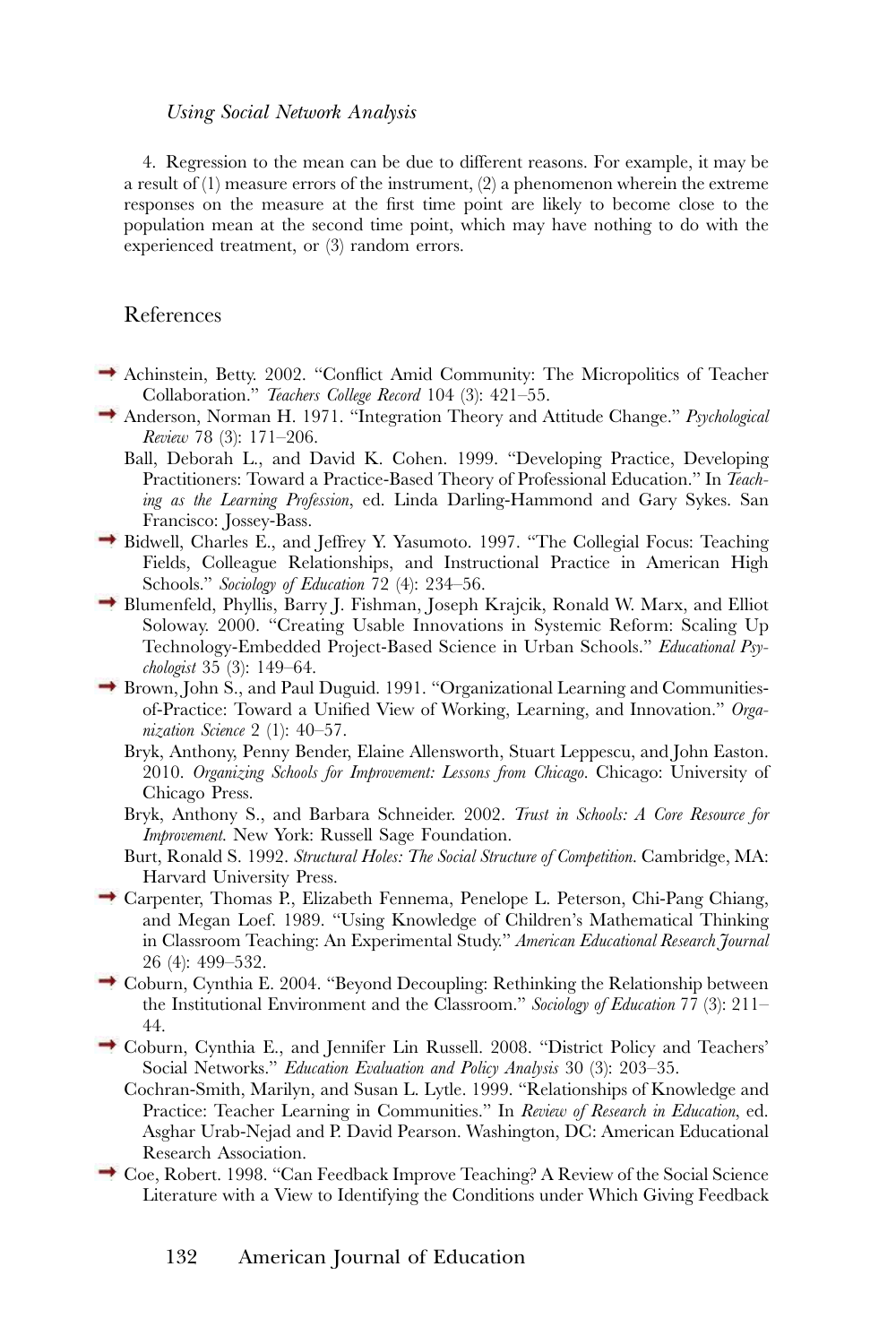to Teachers Will Result in Improved Performance." *Research Papers in Education* 13  $(1): 43–66.$ 

- Cohen, David K., and Heather C. Hill. 2001. *Learning Policy: When State Education Reform Works*. New Haven, CT: Yale University Press.
- Darling-Hammond, Linda, John Bransford, Pamela LePage, Karen Hammerness, and Helen Duffy, eds. 2005. *Preparing Teachers for a Changing World: What Teachers Should Learn and Be Able to Do*. San Francisco: Jossey-Bass.
- Darling-Hammond, Linda, Ruth Chung Wei, Alethea Andree, Nikole Richardson, and Stelios Orphanos. 2009. "Professional Learning in the Learning Profession: A Status Report on Teacher Development in the United States and Abroad." National Staff Development Council, Dallas.
- Desimone, Laura M., Andrew C. Porter, Michael S. Garet, Kwang Suk Yoon, and Beatrice F. Birman. 2002. "Effects of Professional Development on Teachers' Instruction: Results from a Three-Year Longitudinal Study." *Educational Evaluation and Policy Analysis* 24 (2): 81–112.
- Desimone, Laura M., Thomas M. Smith, and Koji Ueno. 2006. "Are Teachers Who Need Sustained, Content-Focused Professional Development Getting It? An Administrator's Dilemma." *Educational Administration Quarterly* 42 (2): 179–215.
- Frank, Kenneth A. 1998. "Quantitative Methods for Studying Social Context in Multilevels and through Interpersonal Relations." *Review of Research in Education* 23:171– 216.
- Frank, Kenneth A., and Kyle Fahrbach. 1999. "Organizational Culture as a Complex System: Balance and Information in Models of Influence and Selection." *Organization Science* 10 (3): 253–77.
- Frank, Kenneth A., Yong Zhao, and Kathryn Borman. 2004. "Social Capital and the Diffusion of Innovations within Organizations: Application to the Implementation of Computer Technology in Schools." *Sociology of Education* 77 (2): 148–71.
- Frank, Kenneth A., Yong Zhao, William R. Penuel, Susan Porter, and Nicole C. Ellefson. 2011. "Focus, Fiddle and Friends: A Longitudinal Study of Characteristics of Effective Technology Professional Development." *Sociology of Education* 84 (2): 137– 56.
- $\rightarrow$  Franke, Megan L., Thomas P. Carpenter, Linda Levi, and Elizabeth Fennema. 2001. "Capturing Teachers' Generative Change: A Follow-Up Study of Professional Development in Mathematics." *American Educational Research Journal* 38 (3): 653–89.
- Friedkin, Noah E., and Eugene C. Johnsen. 1990. "Social Influence and Opinions." *Journal of Mathematical Sociology* 15 (3–4): 193–205.
	- Fullan, Michael. 2007. "Change the Terms for Teacher Learning." *Journal of Staff Development* 28 (3): 35–36.
	- Gallagher, H. Alix, William R. Penuel, Robert F. Murphy, Kristin R. Bosetti, Patrick M. Shields, Yukie Toyama, and Kaily Yee. 2009. "National Evaluation of Writing Project Professional Development: Year 2 Report." SRI International, Menlo Park, CA.
	- Gallagher, H. Alix, Katrina R. Woodworth, Kristin R. Bosetti, Lauren Cassidy, Teresa McCaffrey, Kaily Yee, Haiwen Wang, Patrick M. Shields, Robert F. Murphy, and William R. Penuel. 2011. "National Evaluation of Writing Project Professional Development: Year 4 Report." SRI International, Menlo Park, CA.
- Gallucci, Chrysan. 2008. "Districtwide Instructional Reform: Using Sociocultural Theory to Link Professional Learning to Organizational Support." *American Journal of Education* 114 (4): 541–81.
- Garet, Michael S., Andrew C. Porter, Laura Desimone, Beatrice F. Birman, and Kwang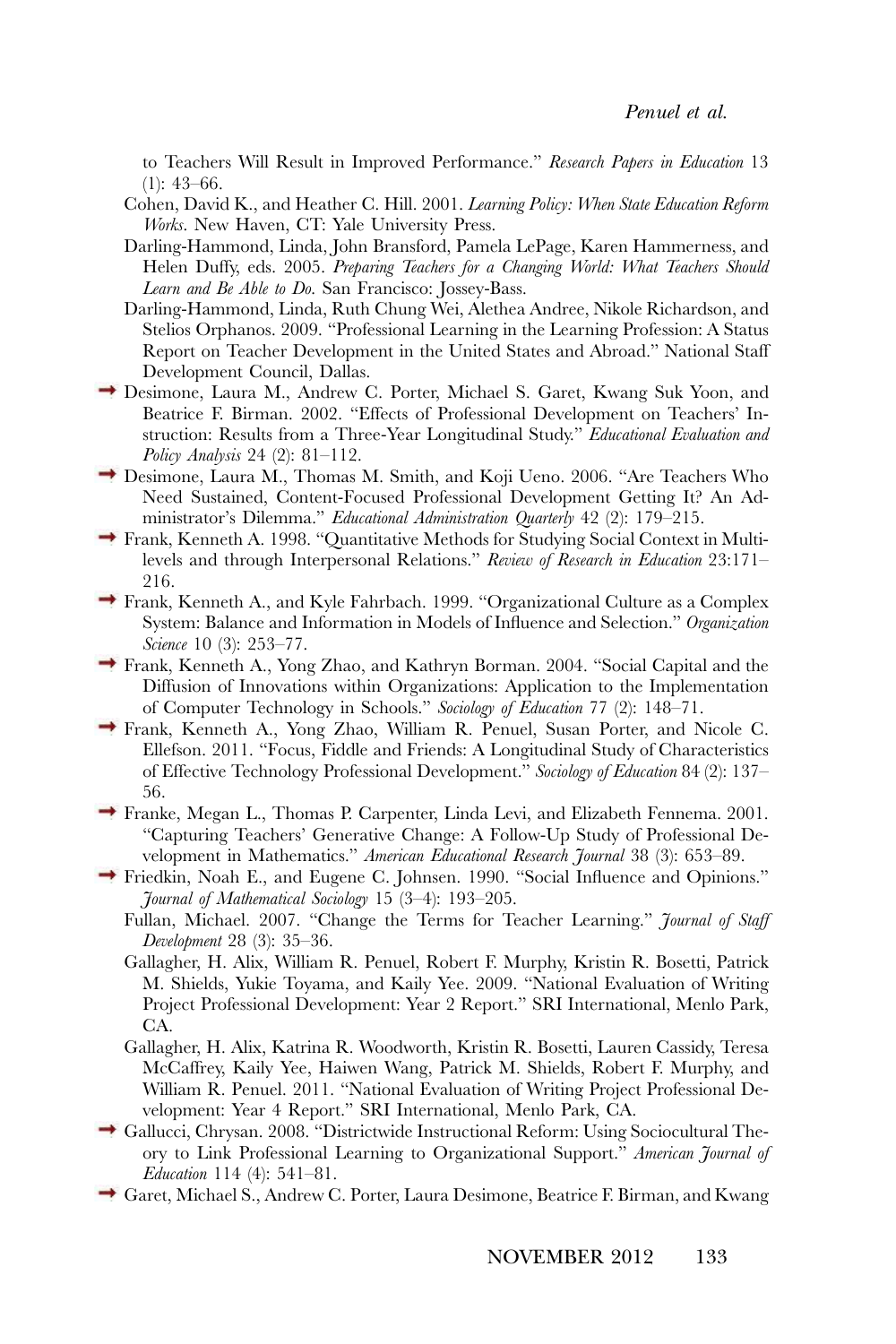Suk Yoon. 2001. "What Makes Professional Development Effective? Results from a National Sample of Teachers." *American Educational Research Journal* 38 (4): 915–45.

- Garet, Michael S., Andrew J. Wayne, Fran Stancavage, James Taylor, Marian Eaton, Kirk Walters, Mengli Song, Seth Brown, Steven Hurlburt, Pei Zhu, Susan Sepanik, and Fred Doolittle. 2011. "Middle School Mathematics Professional Development Impact Study: Findings after the Second Year of Implementation." Executive summary. National Center for Education Evaluation and Regional Assistance, Institute of Education Sciences, US Department of Education, Washington, DC.
- Graham, Steve, and Deloris Perin. 2007a. "What We Know, What We Still Need to Know: Teaching Adolescents to Write." *Scientific Studies of Reading* 11 (4): 313–35.
	- Graham, Steve, and Deloris Perin. 2007b. *Writing Next: Effective Strategies to Improve Writing of Adolescents in Middle and High Schools—a Report to Carnegie Corporation of New York*. Washington, DC: Alliance for Excellent Education.
- Granovetter, Mark. 1973. "The Strength of Weak Ties: Network Theory Revisited." *American Journal of Sociology* 78 (6): 1360–80.
	- Gray, James. 2000. *Teachers at the Center: A Memoir of the Early Years of the National Writing Project*. Berkeley, CA: National Writing Project.
- Grossman, Pamela, Sam S. Wineburg, and Stephen Woolworth. 2001. "Toward a Theory of Teacher Community." *Teachers College Record* 103 (6): 942–1012.
	- Hargreaves, Andy. 1993. "Individualism and Individuality: Reinterpreting the Teacher Culture." In *Teachers' Work: Individuals, Colleagues, and Contexts*, ed. Judith W. Little and Mibrey W. McLaughlin. New York: Teachers College Press.
	- Herbel-Eisenmann, Beth, and Elizabeth Phillips. 2008. "Analyzing Students' Work: A Context for Connecting and Extending Algebraic Knowledge for Teaching." In *Algebra and Algebraic Thinking in School Mathematics: Seventieth Yearbook*, ed. Rheta Rubenstein and Carole E. Greenes. Reston, VA: National Council of Teachers of Mathematics.
	- Horn, Ilana S. 2010. "Teaching Replays, Teaching Rehearsals, and Re-visions of Practice: Learning from Colleagues in a Mathematics Community." *Teachers College Record* 112 (1): 225–59.
- $\rightarrow$  Horn, Ilana, and Judith Warren Little. 2010. "Attending to Problems of Practice: Routines and Resources for Professional Learning in Teachers' Workplace Interactions." *American Educational Research Journal* 47 (1): 181–217.
	- Ingersoll, Richard M. 2003. *Who Controls Teachers' Work? Power and Accountability in America's Schools*. Cambridge, MA: Harvard University Press.
- Jackson, Clement, and Elias Bruegmann. 2009. "Teaching Students and Teaching Each Other: The Importance of Peer Learning for Teachers." *American Economic Journal: Applied Economics* 1 (4): 85–108.
- Kaufman, Julia Heath, and Mary Kay Stein. 2010. "Teacher Learning Opportunities in a Shifting Policy Environment for Instruction." *Educational Policy* 24 (4): 563–601.
- Kazemi, Elham, and Franke, M. L. 2004. "Teacher Learning in Mathematics: Using Student Work to Promote Collective Inquiry." *Journal of Mathematics Teacher Education* 7 (3): 203–35.
- Lee, Valerie E., and Julia B. Smith. 1996. "Collective Responsibility for Learning and Its Effects on Achievement for Early Secondary School Students." *American Journal of Education* 104 (2): 103–47.
- Lewis, Catherine, Rebecca Perry, and Aki Murata. 2006. "How Should Research Contribute to Instructional Improvement? The Case of Lesson Study." *Educational Researcher* 35 (3): 3–14.
	- Lieberman, Ann, and Diane R. Wood. 2001. "When Teachers Write: Of Networks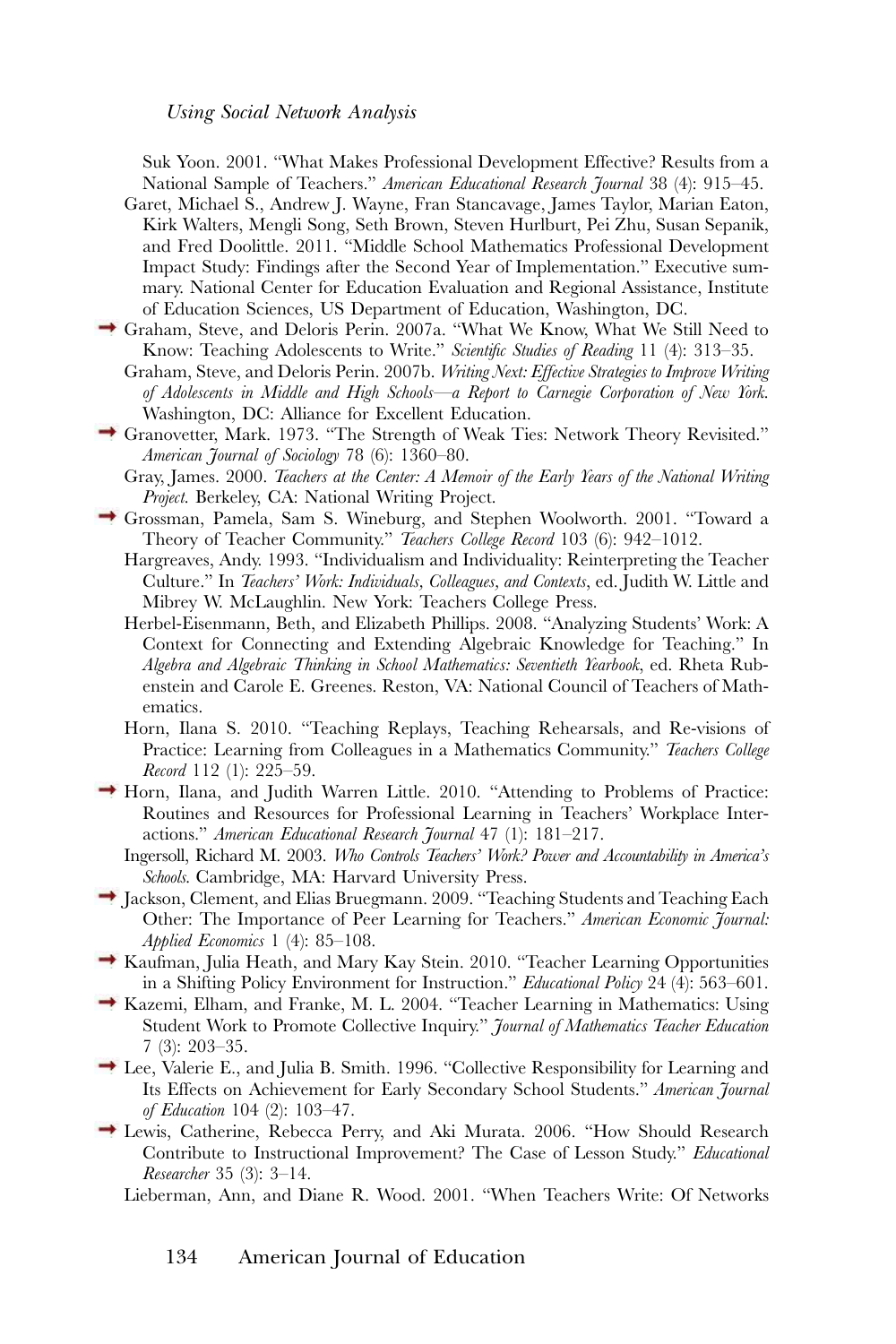and Learning." In *Teachers Caught in the Action: Professional Development That Matters*, ed. Ann Lieberman and Lynne Miller. New York: Teachers College Press.

- Lieberman, Ann, and Diane R. Wood. 2003. *Inside the National Writing Project: Connecting Network Learning and Classroom Teaching*. New York: Teachers College Press.
- Lieberman, Ann, and Diane R. Wood. 2004. "The Work of the National Writing Project: Social Practices in a Network Context." In *Social Geographies of Educational Change*, ed. Fernando Hernández and Ivor Goodson. Dordrecht: Kluwer.
- Little, Judith Warren. 2002. "Locating Learning in Teachers' Communities of Practice: Opening Up Problems of Analysis in Records of Everyday Work." *Teaching and Teacher Education* 18 (8): 917–46.
- $\rightarrow$  Little, Judith Warren. 2003. "Inside Teacher Community: Representations of Classroom Practice." *Teachers College Record* 105 (6): 913–45.
	- Little, Judith Warren, and Marnie W. Curry. 2008. "Structuring Talk about Teaching and Learning: The Use of Evidence in Protocol-Based Conversation." In *Professional Learning Conversations: Challenges in Using Evidence for Improvement*, ed. Lorna M. Earl and Helen Timperly. Dordrecht: Springer.
	- Lortie, Dan C. 1975. *Schoolteacher: A Sociological Study*. Chicago: University of Chicago Press.
	- Maroulis, Spiro, and Louis M. Gomez. 2008. "Does 'Connectedness' Matter? Evidence from a Social Network Analysis within a Small-School Reform." *Teachers College Record* 110 (9): 1901–29.
- Marsden, Peter V., and Noah E. Friedkin. 1994. "Network Studies of Social Influence." *Sociological Methods and Research* 22 (1): 127–51.
	- McCutcheon, Deborah, Paul Teske, and Catherine Bankston. 2008. "Writing and Cognition: Applications of the Cognitive Architecture for Learning to Write and Writing to Learn." In *Handbook of Research on Writing: History, Society, School, Individual, Text*, ed. Charles Bazerman. New York: Erlbaum.
	- McDonald, Joseph P., Judy Buchanan, and Richard Sterling. 2004. "The National Writing Project: Scaling Up and Scaling Down." In *Expanding the Reach of Education Reforms: Perspectives from Leaders in the Scale-Up of Educational Interventions*, ed. Thomas K. Glennan Jr., Susan J. Bodilly, Jolene Galegher, and Kerri A. Kerr. Santa Monica, CA: RAND.
	- McLaughlin, M. W., and J. E. Talbert. 2006. *Building School-Based Teacher Learning Communities: Professional Strategies to Improve Student Achievement*. New York: Teachers College Press.
- Penuel, W. R., B. J. Fishman, Ryoko Yamaguchi, and L. P. Gallagher. 2007. "What Makes Professional Development Effective? Strategies That Foster Curriculum Implementation." *American Educational Research Journal* 44 (4): 921–58.
- Penuel, William R., and Lawrence P. Gallagher. 2009. "Comparing Three Approaches to Preparing Teachers to Teach for Deep Understanding in Earth Science: Short-Term Impacts on Teachers and Teaching Practice." *Journal of the Learning Sciences* 18 (4): 461–508.
- Penuel, William R., Lawrence P. Gallagher, and Savitha Moorthy. 2011. "Preparing Teachers to Design Sequences of Instruction in Earth Science: A Comparison of Three Professional Development Programs." *American Educational Research Journal* 48 (4): 996–1025.
	- Penuel, William R., Margaret Riel, Ann E. Krause, and Kenneth A. Frank. 2009. "Analyzing Teachers' Professional Interactions in a School as Social Capital: A Social Network Approach." *Teachers College Record* 111 (1): 124–63.
- Raudenbush, Stephen W. 2009. "Adaptive Centering with Random Effects: An Al-